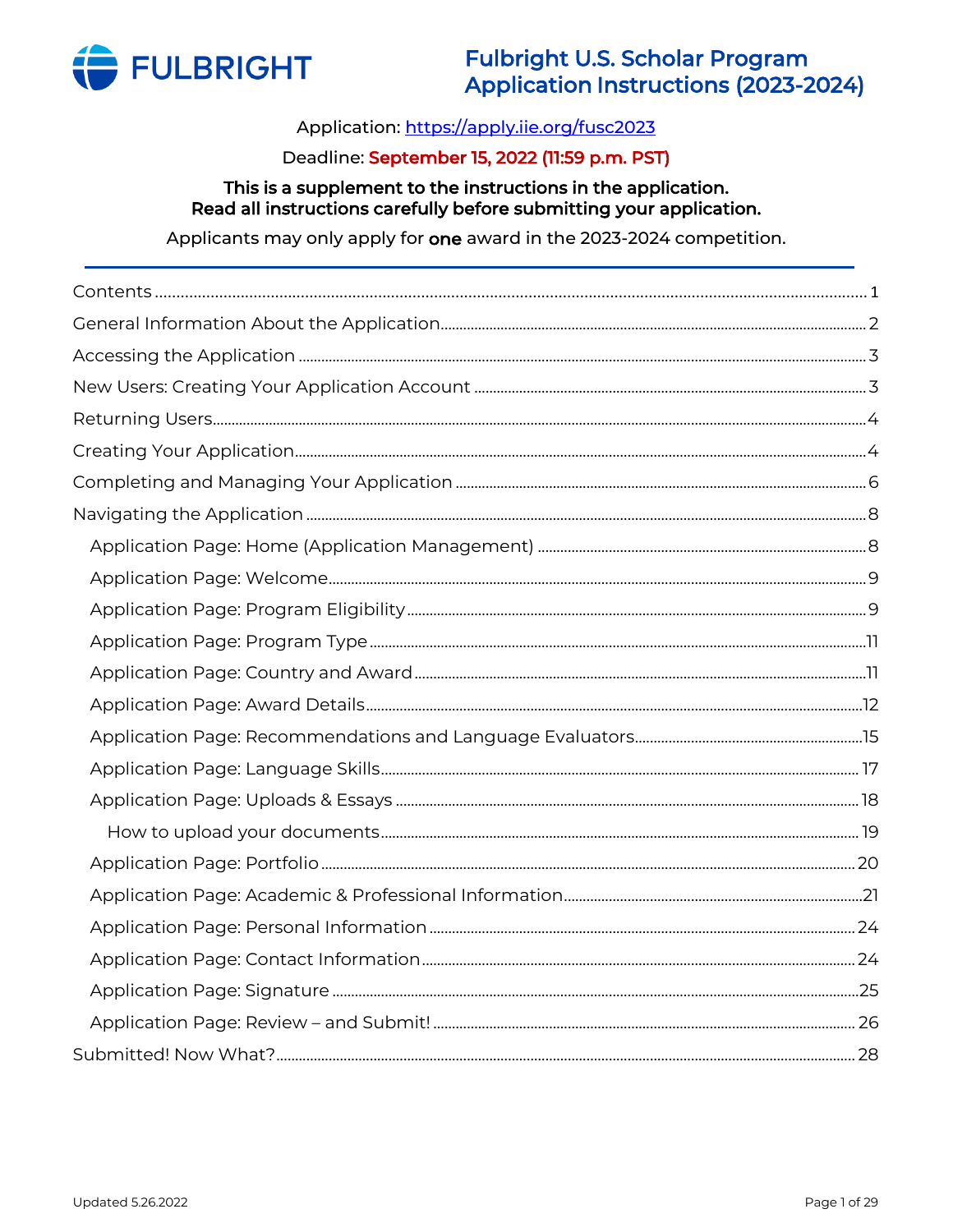

# <span id="page-1-0"></span>General Information About the Application

The application is supported by most browsers. We highly recommend that you use a current version of [Google Chrome,](https://www.google.com/chrome/) which supports Windows, Mac, and Linux platforms.

Prior to starting an application, please complete the following steps:

## **Step 1: Review the requirements for submitting an application**

- [Eligibility](https://fulbrightscholars.org/us-scholar-awards#eligibility)
- [Award description](https://fulbrightscholars.org/awards/search)
- [Application guidelines](https://fulbrightscholars.org/us-scholar-awards#steps)

### **Step 2: Record your username and password in a safe place**

Your email address is your username. When you create your account for your application, record your password in a secure place. If necessary, you can reset your password by clicking *Forgot Your Password* on the log-in page.

### **Step 3: Complete the application**

You do not need to complete this application at one time. You can re-enter at any time to edit your application. However, once you SUBMIT your application, you CANNOT make changes to it.

To complete your application correctly, please read all instructions and answer all questions completely and carefully.

### **Additional tips:**

- Do: Have these instructions and the award description available for reference.
- Do: Use proper capitalization and proofread. Avoid using all capital letters (e.g., FULBRIGHT) and/or all lowercase (e.g., fulbright); correct use/spelling: Fulbright.
- Do: Prepare answers to longer questions ahead; you can copy and paste responses into all text boxes.
- Do: Prepare required documents and save them in PDF format. This helps to preserve any formatting and special characters in your uploaded documents.
- Do: Answer all questions. Questions that are required are marked with an asterisk (\*).
- You will not be able to submit your application until all required items are complete.
- Do Not: Use special characters in text boxes, such as letters with accent marks.
- Do Not: Have the application open in multiple tabs in the same browser.

### **Step 4: Submit the application**

Once you have entered all required information, including recommenders (and foreign language evaluators, if needed), review your application for errors.

When all information is correct and complete, submit your application.

Once you submit, you CANNOT make changes to your application.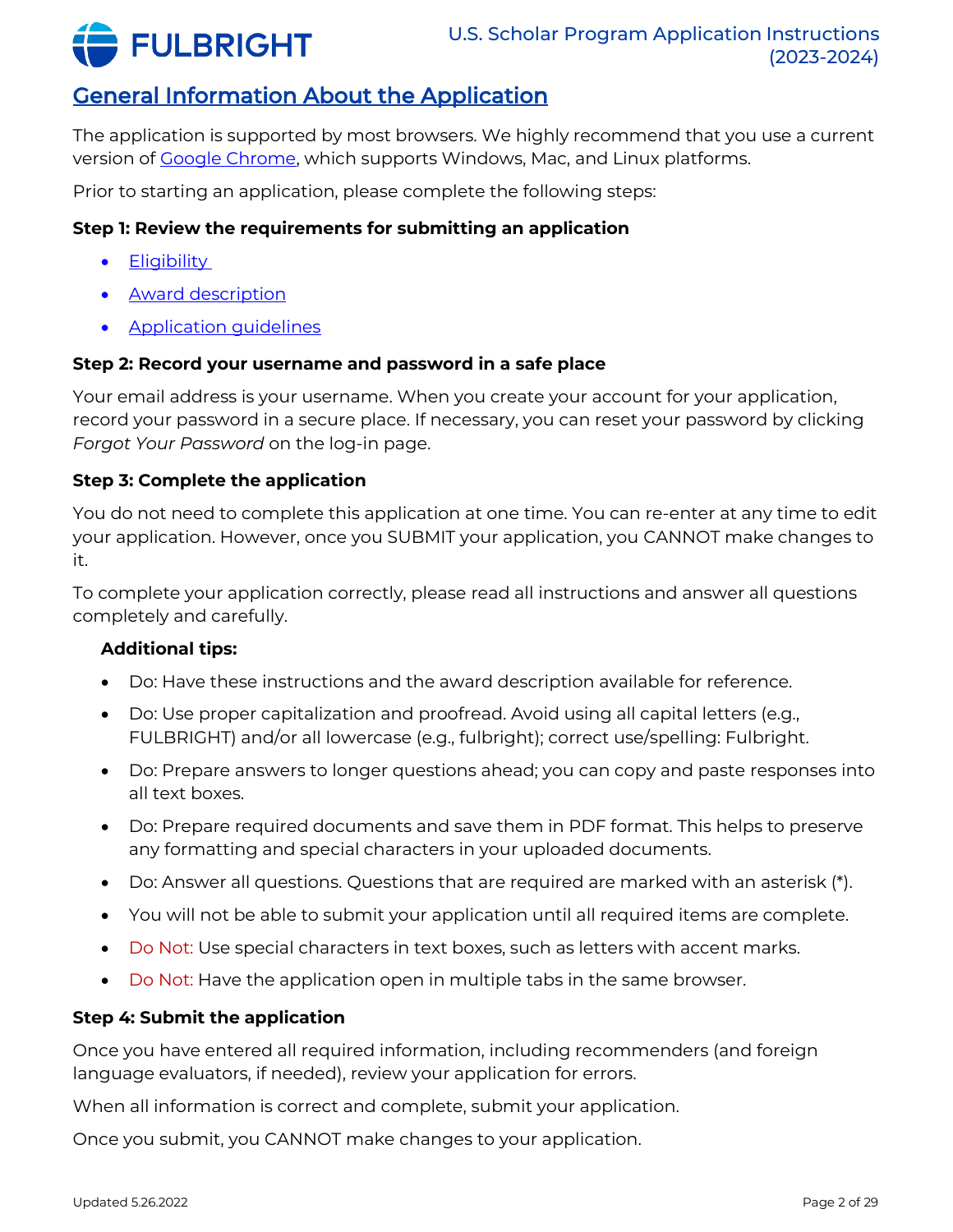

# <span id="page-2-0"></span>Accessing the Application

- Application link: <https://apply.iie.org/fusc2023> **Note:** You may only apply to one award per application cycle (e.g., 2023-24 competition).
- If you started an application and/or applied for the 2020-21, 2021-22, or 2022-23 competition(s), then you already have an application account. You can jump ahead to *Returning Users* (next page) and follow the instructions there.

# <span id="page-2-1"></span>New Users: Creating Your Application Account

- Follow these steps if you have not started an application and/or applied for the 2020-21, 2021-22, or 2022-23 competition(s).
- Start here: <https://apply.iie.org/fusc2023>



- First-time users: click *Create an account* and follow the next steps to register.
	- Enter your email address, first name, last name, and your date of birth (Month-Day-Year) from the dropdown menus.

**Note:** Use an email address that you use regularly and will be able to access for at least one year after submitting your application. This is the email address you will use to log in to your application account, and the address to which updates and notifications will be sent.

- **Your name must be entered exactly the way it appears (or will appear) on your passport.**

| <b>Register</b>      |                                                                           |
|----------------------|---------------------------------------------------------------------------|
|                      | To register for an account, please enter the information requested below. |
| <b>Email Address</b> |                                                                           |
| <b>First Name</b>    |                                                                           |
| Last Name            |                                                                           |
| <b>Birthdate</b>     |                                                                           |
|                      |                                                                           |
| Continue             |                                                                           |

- Click *Continue*.
- You will receive an email from IIE [\(apply@iie.org\)](mailto:apply@iie.org) with the subject, "Application Registration", confirming you have created an account. The email will include a link to the application and a temporary PIN.
- Open the link provided in the email: click "Access Account". Then, enter the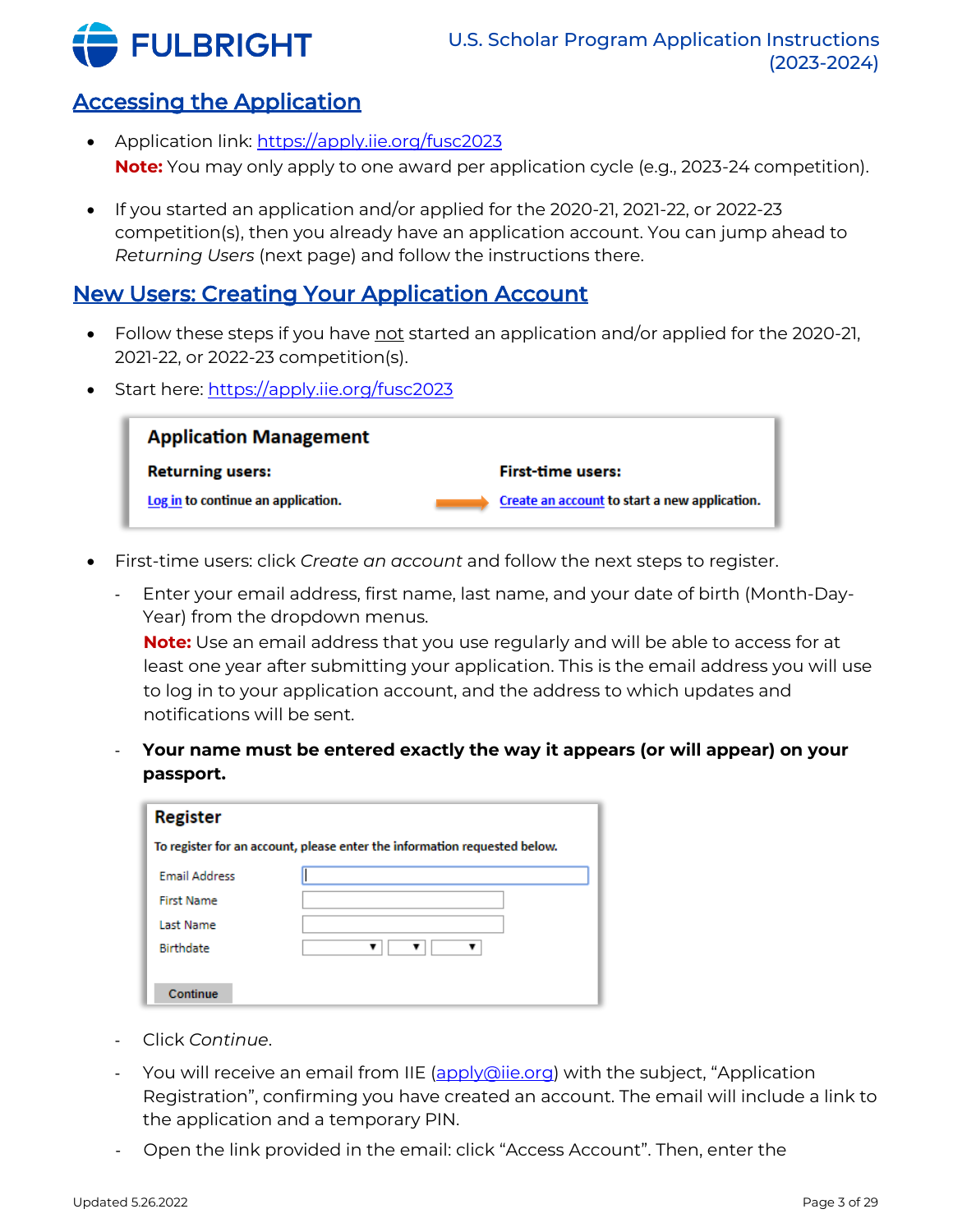

temporary PIN from the email.

| Login         |                                                                                                                                                      |
|---------------|------------------------------------------------------------------------------------------------------------------------------------------------------|
|               | A temporary PIN has been sent to your email address. If you do not receive this message in the next few minutes, please check your junk mail folder. |
| Email         |                                                                                                                                                      |
| Account       |                                                                                                                                                      |
| Temporary PIN |                                                                                                                                                      |
| Birthdate     | $\check{ }$<br>$\checkmark$<br>$\checkmark$                                                                                                          |
| Login         |                                                                                                                                                      |

Next, create your secure password to complete your login. Make a note of your password for future reference.

| <b>Set Password</b>                  |                                                                                                                                            |
|--------------------------------------|--------------------------------------------------------------------------------------------------------------------------------------------|
|                                      | To protect the security of your account, please specify a new password. The password must meet complexity requirements.                    |
| New Password<br>New Password (again) | X At least one letter<br>X At least one capital letter<br>X At least one number<br>Be at least 12 characters<br>X New passwords must match |
| <b>Set Password</b>                  |                                                                                                                                            |

# <span id="page-3-0"></span>Returning Users

- If you started an application and/or if you applied for the 2020-21, 2021-22, 2022-23 competition(s) and are reapplying for the 2023-2024 competition, follow the instructions below, *Creating Your Application.*
	- If you have multiple email addresses and are not sure which one you used for your previous application, you can reach out to **Scholars@iie.org** and we can check for you.
	- If your email address has changed, we can also change your email address in the application system for you.
	- Why do this? This means you only have one login and password to remember. And, some of the fields from your prior application can be filled in automatically in your new application – just be sure to check them over in case any details have changed.
- If you applied for an earlier competition, you need to create a new application account using the instructions above.

# <span id="page-3-1"></span>Creating Your Application

Now that you have created your application account, you can start your application.

- Application: <https://apply.iie.org/fusc2023>
- Click *Start New Application*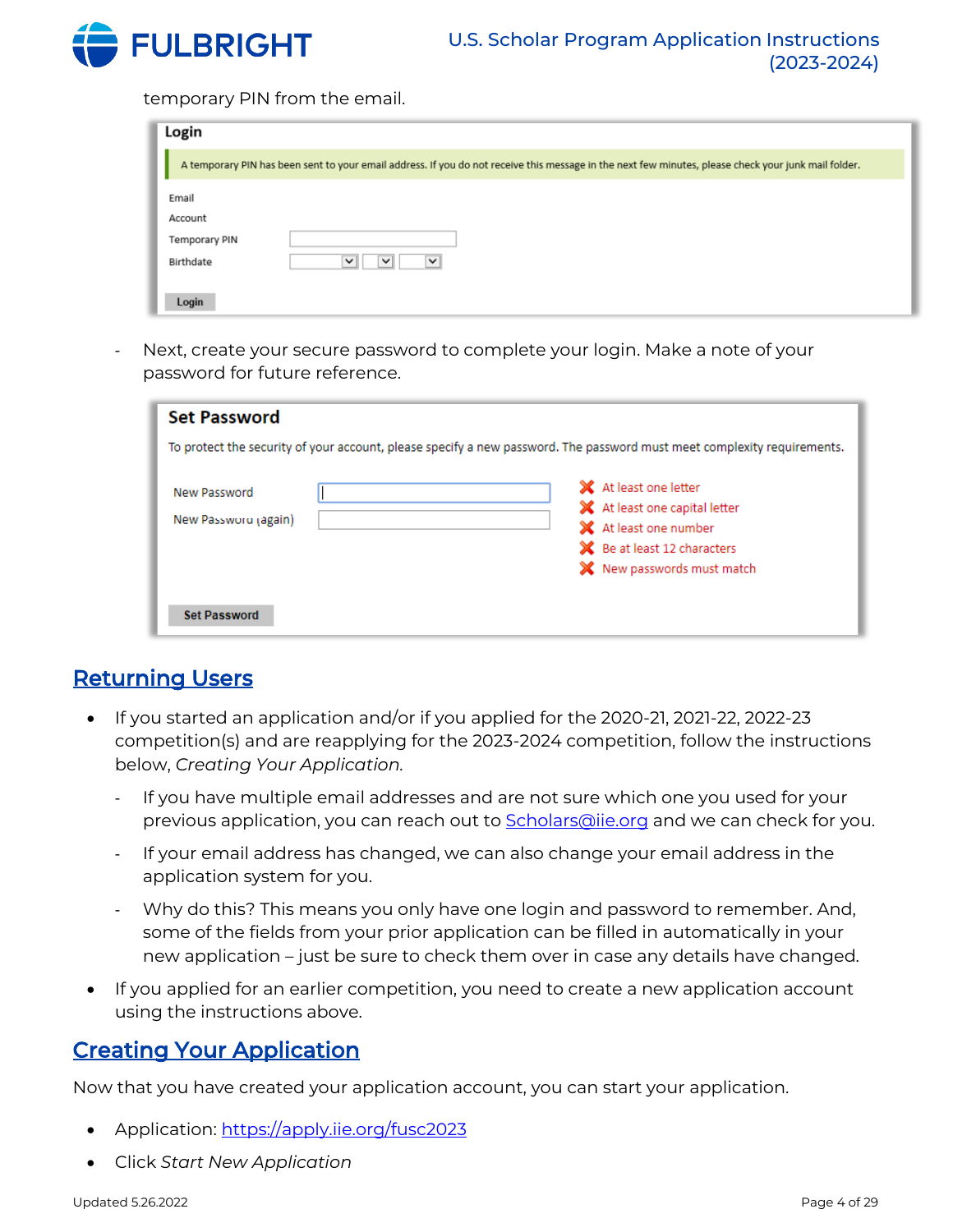

| <b>Application Management</b>                               |                              |                |                  |
|-------------------------------------------------------------|------------------------------|----------------|------------------|
| <b>Your Applications</b>                                    |                              |                |                  |
| <b>Type</b>                                                 | <b>Status</b>                | <b>Started</b> | <b>Submitted</b> |
| You have not yet started an application using this account. |                              |                |                  |
|                                                             |                              |                |                  |
|                                                             | <b>Start New Application</b> |                |                  |

- Select *Fulbright U.S. Scholar Program 2023-2024* (this may be the only option)
- Click *Create Application*

| <b>Application Management</b>              | ×<br><b>Start New Application</b>                             |                  |
|--------------------------------------------|---------------------------------------------------------------|------------------|
| <b>Your Applications</b><br><b>Type</b>    | Fulbright Program<br>Fulbright U.S. Scholar Program 2023-2024 | <b>Submitted</b> |
| You have not yet started an application us |                                                               |                  |
|                                            |                                                               |                  |
|                                            |                                                               |                  |
|                                            |                                                               |                  |
|                                            | <b>Create Application</b><br>Cancel                           |                  |

• Your application has been created! Click *Open Application*. Now you can open it and begin filling out the form. You do not need to complete your application in one sitting – the next page outlines how to return to your application if unfinished.

| <b>Application Management</b>                   |                         | <b>Application Details</b><br>$\times$   |  |                  |
|-------------------------------------------------|-------------------------|------------------------------------------|--|------------------|
| <b>Your Applications</b>                        | Started                 | 02/24/2022                               |  |                  |
| <b>Type</b>                                     | Status                  | In Progress                              |  | <b>Submitted</b> |
| You have started 1 application, listed below, u |                         | Fulbright Program                        |  |                  |
| Fulbright U.S. Scholar Program 2023-2024        |                         | Fulbright U.S. Scholar Program 2023-2024 |  |                  |
|                                                 |                         |                                          |  |                  |
|                                                 |                         |                                          |  |                  |
|                                                 |                         |                                          |  |                  |
|                                                 |                         |                                          |  |                  |
|                                                 | <b>Open Application</b> | Cancel                                   |  |                  |
|                                                 |                         |                                          |  |                  |

• You will also receive an email confirming you started your application, from [Scholars@iie.org](mailto:Scholars@iie.org), subject: "Fulbright U.S. Scholar Program Application Started".

**Note:** Save this email! This has your application login email and links with resources to help you prepare your application.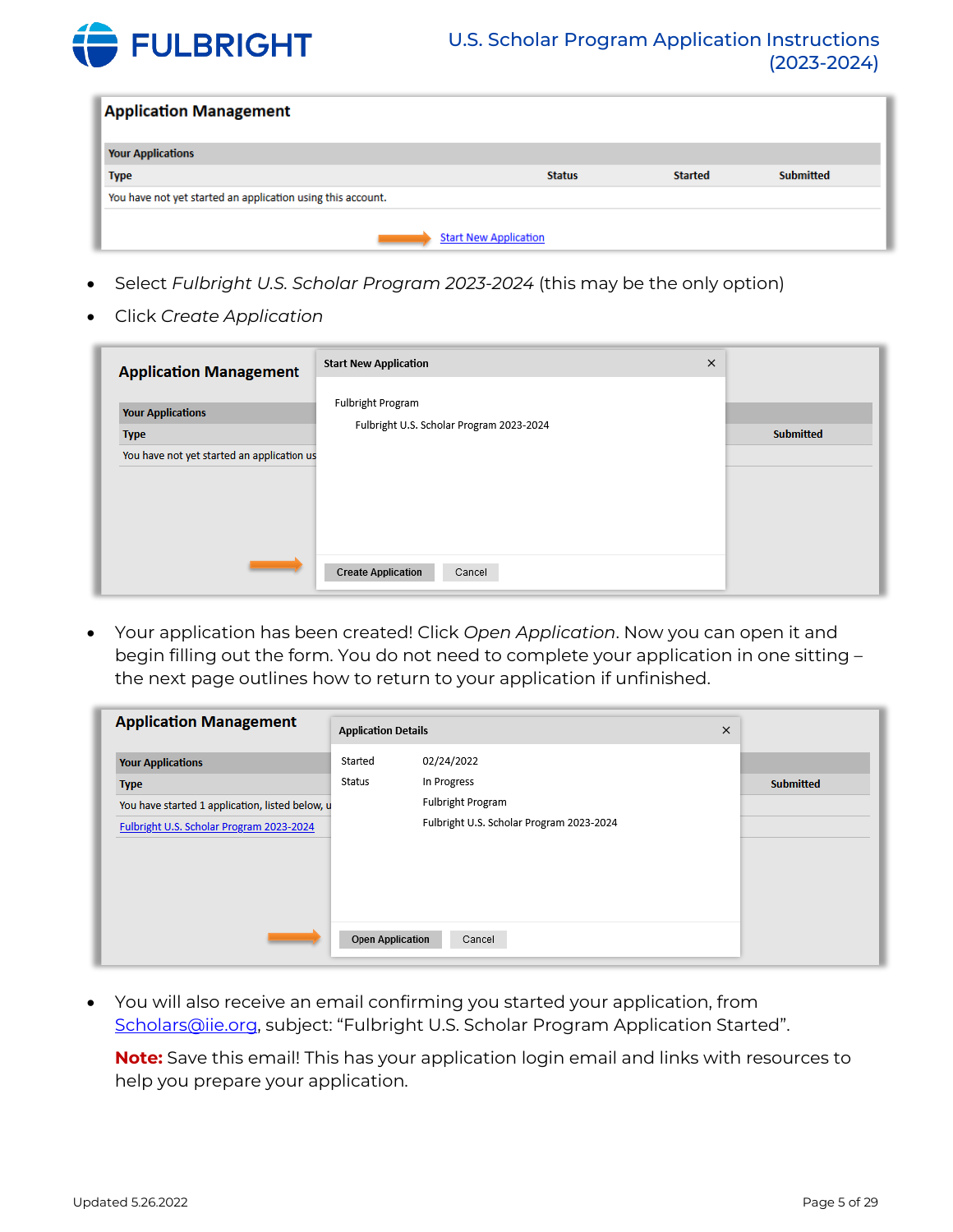

# <span id="page-5-0"></span>Completing and Managing Your Application

# HOW TO RETURN TO YOUR APPLICATION

- Open the [application.](https://apply.iie.org/fusc2023) Now, you are a "*Returning User*".
- Under "**Returning Users**", click *Log in* and enter your email address and password.
	- If you do not remember your password, click *Forgot your password?* and follow the resulting instructions. (You may receive an email with a new PIN; follow the instructions in the email to set a new password.)
- Once you are logged in, you will see the *Home* page; the top of the page will show *Application Management*
- Click *Fulbright U.S. Scholar Program 2023-2024.* You can open your application to update it (if not yet submitted); view it (if submitted); or view the status (if submitted).

| <b>Application Management</b>                                     |                              |                |                  |
|-------------------------------------------------------------------|------------------------------|----------------|------------------|
| <b>Your Applications</b>                                          |                              |                |                  |
| <b>Type</b>                                                       | <b>Status</b>                | <b>Started</b> | <b>Submitted</b> |
| You have started 1 application, listed below, using this account. |                              |                |                  |
| Fulbright U.S. Scholar Program 2023-2024                          | <b>In Progress</b>           | 02/16/2022     |                  |
|                                                                   |                              |                |                  |
|                                                                   | <b>Start New Application</b> |                |                  |

# HOW TO EDIT YOUR APPLICATION – PRIOR TO SUBMISSION

- You may log in at any time to review and edit your application form, upload documents, and enter recommender information.
- To save your application, click *Save and Continue* at the bottom of the page.

**Note:** The application will automatically log you out after 60 minutes of inactivity, so it is best to save your application frequently (click *Save and Continue* and proceed to the next page or return to the page you were working on).

• Preview your application before submitting.

# HOW TO VIEW YOUR APPLICATION – AFTER SUBMISSION

• Now, you can view and save a PDF of your application.

**Note:** After you SUBMIT your application, you CANNOT make any changes to it.

Exceptions: You can check the status of your recommendations (and foreign language evaluations, if applicable) and manage your recommenders (see below).

# LETTERS OF RECOMMENDATION AND FOREIGN LANGUAGE EVALUATIONS

## **Note: Your entire application, including all letters of recommendations, and foreign language evaluations must be submitted by the application deadline.**

• Letters of recommendation (and foreign language evaluations, if applicable) will be submitted directly to your application by the recommenders/evaluators you registered in the application.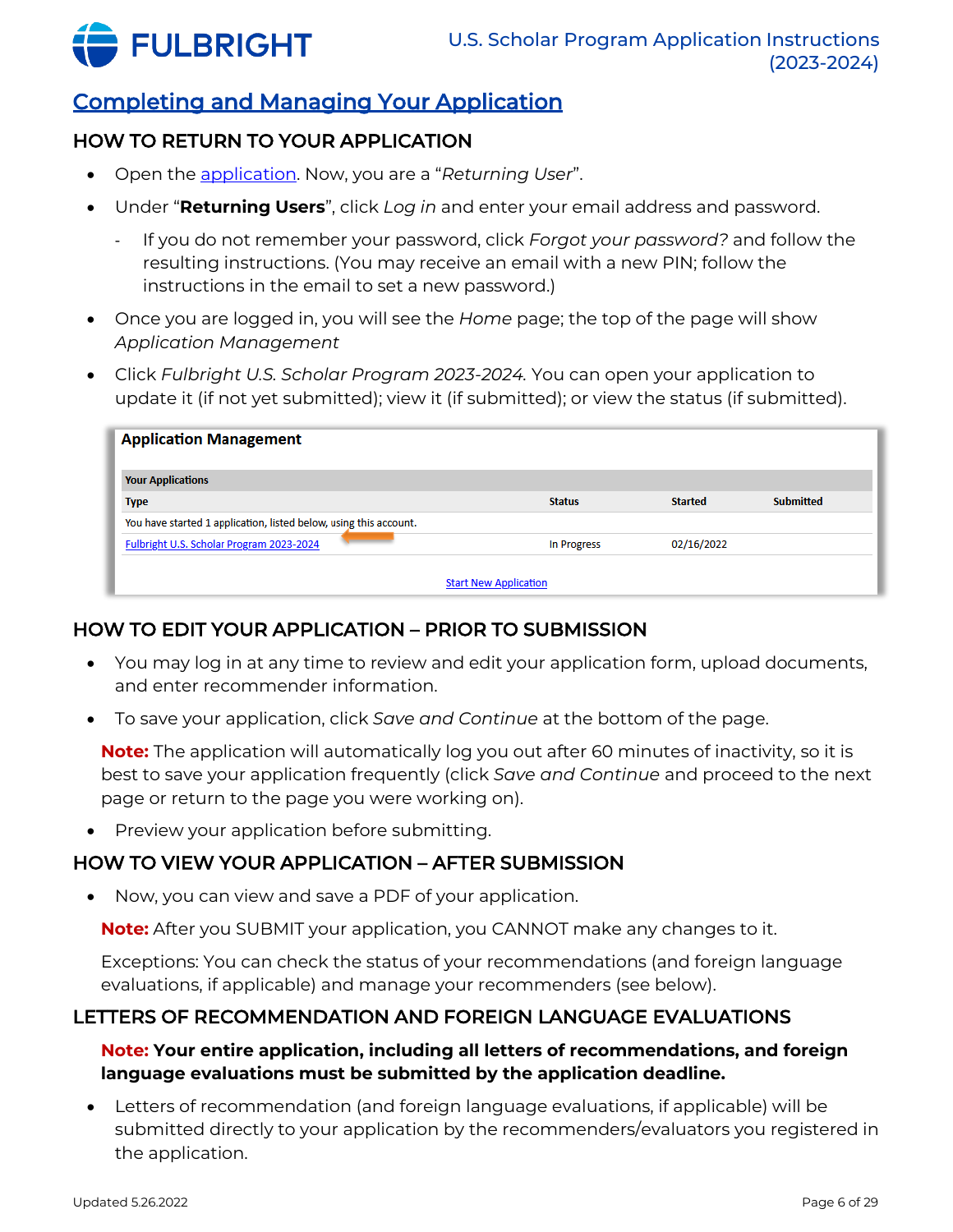

- You may submit your application before your letters of recommendation and language evaluations have been submitted. You will still be able to monitor their receipt after you have submitted your application.
- If your recommender is unavailable, you will have the option to exclude the recommender and add an alternative after you submit the application.

# The following pages in this document supplement the instructions in the application and cover the questions most frequently asked by applicants. Should you have any questions, please contact **Scholars@iie.org**

# Please read the instructions in the application carefully.

Reminder: Do not open the application in multiple tabs in the same browser.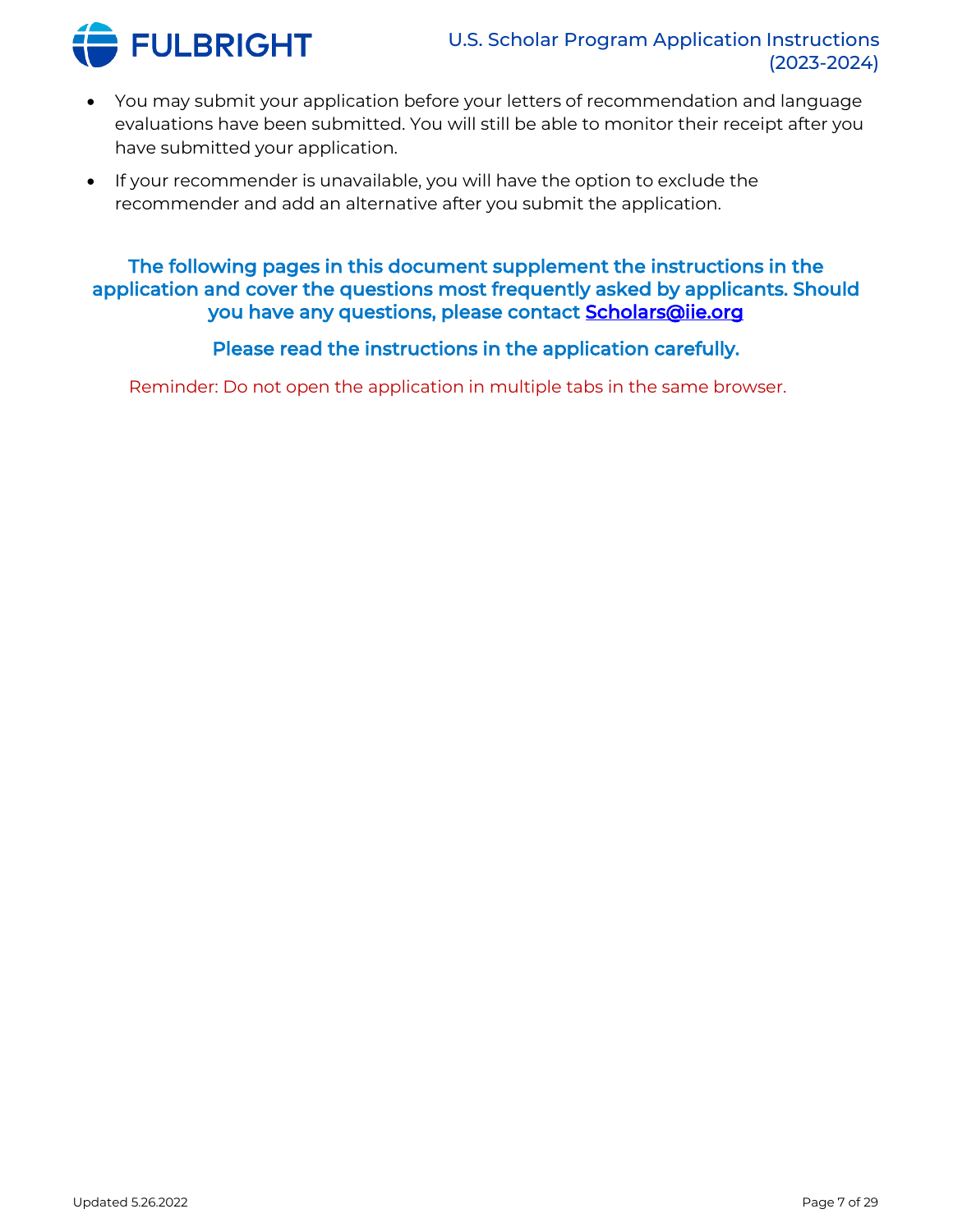

# <span id="page-7-0"></span>Navigating the Application

These instructions are organized by page in the application, and they follow the order of the application. All application pages are outlined in this document.

**Note:** Initially, you will only see three pages in your application: *Home*, *Welcome*, and *Program Eligibility*.

While it is not necessary to complete the whole application in order, you will need to proceed through the *Home*, *Welcome*, *Program Eligibility*, and *Country and Award* pages before the rest of the application is accessible. You may find a section is not available until a preceding section is completed and we have noted these in the instructions.

# <span id="page-7-1"></span>Application Page: Home (Application Management)

The *Home* page is where you open your application. It is labeled *Application Management*. (If applicable, your prior application(s) will also appear here.)

• Click *Fulbright U.S. Scholar Program 2023-2024.*

| <b>Application Management</b>                                     |                              |                |                  |
|-------------------------------------------------------------------|------------------------------|----------------|------------------|
| <b>Your Applications</b>                                          |                              |                |                  |
| <b>Type</b>                                                       | <b>Status</b>                | <b>Started</b> | <b>Submitted</b> |
| You have started 1 application, listed below, using this account. |                              |                |                  |
| Fulbright U.S. Scholar Program 2023-2024                          | In Progress                  | 02/16/2022     |                  |
|                                                                   |                              |                |                  |
|                                                                   | <b>Start New Application</b> |                |                  |

• Click *Open Application* to proceed.

| <b>Application Management</b>                   | <b>Application Details</b> |                                          | × |                  |
|-------------------------------------------------|----------------------------|------------------------------------------|---|------------------|
| <b>Your Applications</b>                        | Started                    | 02/24/2022                               |   |                  |
| <b>Type</b>                                     | Status                     | In Progress                              |   | <b>Submitted</b> |
| You have started 1 application, listed below, u |                            | Fulbright Program                        |   |                  |
| Fulbright U.S. Scholar Program 2023-2024        |                            | Fulbright U.S. Scholar Program 2023-2024 |   |                  |
|                                                 |                            |                                          |   |                  |
|                                                 |                            |                                          |   |                  |
|                                                 |                            |                                          |   |                  |
|                                                 |                            |                                          |   |                  |
|                                                 | <b>Open Application</b>    | Cancel                                   |   |                  |
|                                                 |                            |                                          |   |                  |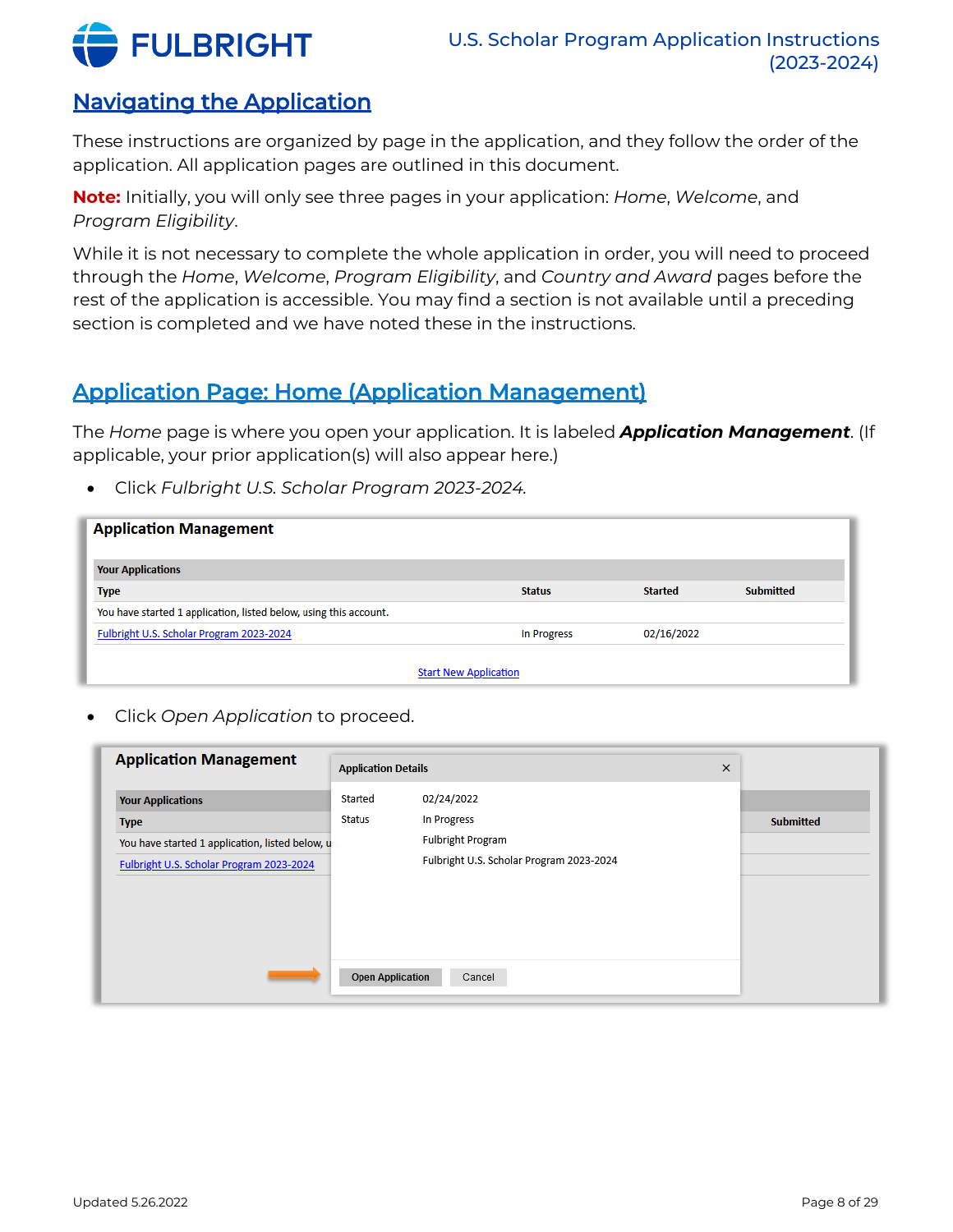

# <span id="page-8-0"></span>Application Page: Welcome

The *Welcome* page contains information about the program and application, deadlines, and instructions.

| Home                       | Welcome                                                                                                                                                                                                                                                                                                                                                                                                                                           |
|----------------------------|---------------------------------------------------------------------------------------------------------------------------------------------------------------------------------------------------------------------------------------------------------------------------------------------------------------------------------------------------------------------------------------------------------------------------------------------------|
| Welcome                    |                                                                                                                                                                                                                                                                                                                                                                                                                                                   |
| <b>Program Eligibility</b> | Hello Catherine, welcome to your Fulbright U.S. Scholar Program application for 2023-2024. The program offers more than<br>400 awards for teaching, research, combined teaching/research, and professional projects in over 135 countries.<br>Opportunities are available for college and university faculty and administrators as well as for professionals, artists,<br>journalists, scientists, lawyers, independent scholars and many others. |
|                            | The U.S. Department of State's Bureau of Educational and Cultural Affairs (ECA) administers the Program under policy<br>guidelines established by the Fulbright Foreign Scholarship Board (FFSB) in close coordination with binational commissions<br>and foundations in 49 countries, U.S. embassies in more than 100 other countries and cooperating agencies in the United<br>States.                                                          |

After reviewing, click *Save and Continue* to and advance to the next page.

# <span id="page-8-1"></span>Application Page: Program Eligibility

Complete these questions regarding essential program eligibility criteria. (See *Eligibility*)

All questions must be answered to proceed.

• **U.S. citizenship**

**Note:** Applicants must be U.S. citizens at the time of application for the Fulbright U.S. Scholar Program.

- If you are not a U.S. citizen, you are not eligible to apply to the U.S. Scholar Program. Instead, see the [Fulbright Visiting Scholar Program.](https://fulbrightscholars.org/non-us-scholars)



#### • **Residence Abroad**

**Note:** Candidates who have resided abroad for five or more consecutive years in the sixyear period preceding the date of application are ineligible. Per program policy, a period of nine months or more during a calendar year is considered to constitute a full year abroad.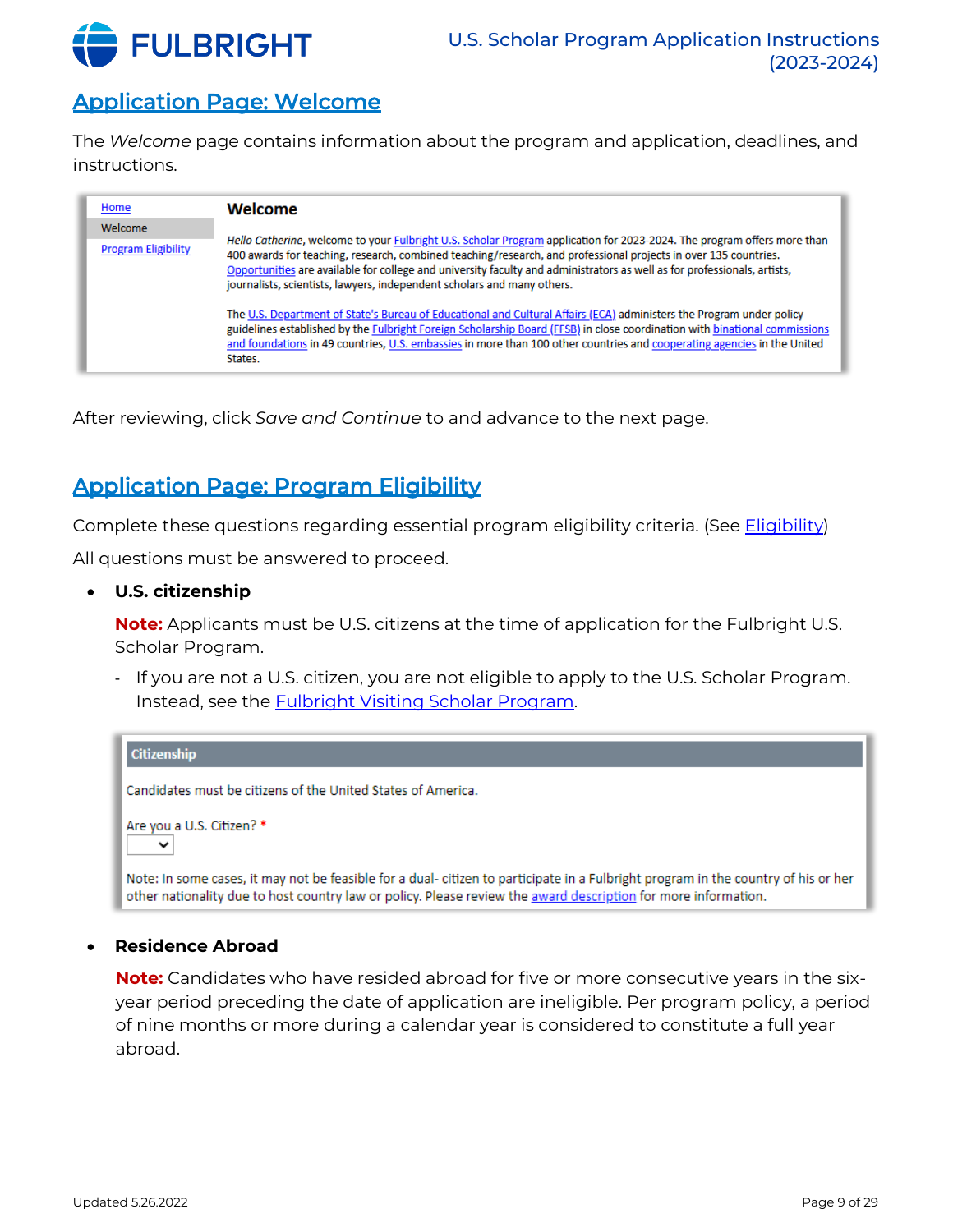

#### **Residence Abroad**

Have you resided or traveled abroad for five consecutive years or longer in the last six years preceding the application deadline?\*

Note: a period of nine months or more during a calendar year is considered to constitute a full year abroad. Duty abroad in the Armed Forces of the United States is not considered experience abroad for this question.  $\checkmark$ 

#### • **Prior Fulbright U.S. Scholar grant**

**Note:** Recipients of a Fulbright Scholar grant are eligible to apply for another Fulbright Scholar grant *two years after the date of completion of the previous grant*. (For Flex grants, the two-year period begins at the end of the final grant in the series.)

| <b>Previous Fulbright Scholar Grants</b>                                                                                                                                                                                                                      |
|---------------------------------------------------------------------------------------------------------------------------------------------------------------------------------------------------------------------------------------------------------------|
| Recipients of a Fulbright Scholar grant are eligible to apply for another Fulbright Scholar grant two years after the date of<br>completion of the previous grant. (For Flex grants, the two-year period begins at the end of the final grant in the series.) |
| This two-year waiting period is not applicable to the Fulbright Specialist Program nor the Fulbright Student Program.                                                                                                                                         |
| Have you completed or undertaken a Fulbright Scholar grant within the past two years? *<br>$\check{ }$                                                                                                                                                        |
|                                                                                                                                                                                                                                                               |

#### • **Data Privacy**

Data Privacy Consent for Applicants & Participants of IIE-Managed Programs

IIE values your privacy, and we encourage you to read our Program Privacy Statement that is located on the privacy page on IIE's website.

As this notice is intended for all applicants and participants of IIE-managed programs, the Program Privacy Statement outlines how IIE handles your data and includes the types of data we process, why we process it and with whom we share it.

Please note that IIE may be required to process data that is generally considered to be sensitive. IIE only processes this information when it is necessary to execute the management of your application or program. Please review the "What Types of Sensitive Personal Data Do We Process?" section of the Program Privacy Statement for more details.

I have read IIE's Program Privacy Statement and give consent for IIE to process my data. \*

**Save and Continue** 

 $\check{~}$ 

Click *Save and Continue* to save your responses and advance to the next page.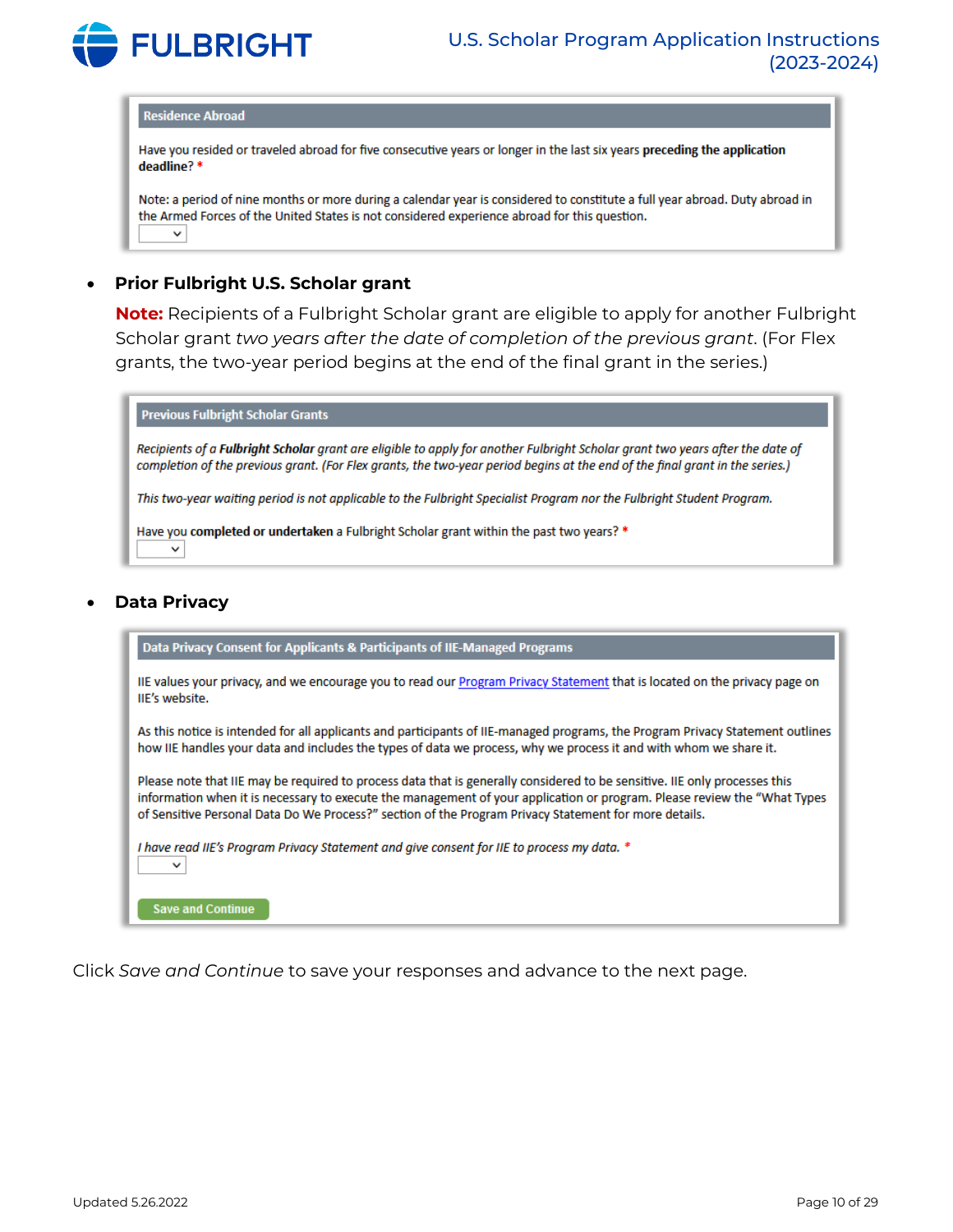

# <span id="page-10-0"></span>Application Page: Program Type

Select the program to which you are applying.

| Home<br>Welcome            | <b>Program Type</b>                                                                                                                                                                |
|----------------------------|------------------------------------------------------------------------------------------------------------------------------------------------------------------------------------|
| <b>Program Eligibility</b> | <b>Program</b>                                                                                                                                                                     |
| Program Type               | To which program are you applying? *<br>● Fulbright U.S. Scholar Program<br>◯ Fulbright International Education Administrator (IEA) Awards<br>◯ Fulbright Public Policy Fellowship |
|                            | Are you applying to an award that allows for grant activities in multiple countries? *<br><b>Save and Continue</b>                                                                 |

- For the *Fulbright U.S. Scholar Program*: Does the award you are applying to allow you to undertake your grant activities in multiple countries?
	- *No*: The award is for a single country (e.g., France <u>or</u> Senegal)
	- *Yes*: The award is among the [multi-country awards](https://fulbrightscholars.org/awards/search?query=&field_award_multi_country=1&field_award_degree_reqs=All&field_invitation_req=All) in the Catalog of Awards. Examples: Fulbright-Schuman European Union Affairs Program or Fulbright Global Scholar Award.
	- Not sure? [Click here](https://fulbrightscholars.org/awards/search?query=&field_award_multi_country=1&field_award_degree_reqs=All&field_invitation_req=All) for the list of multi-country awards.

Click *Save and Continue* to save your responses and advance to the next page.

# <span id="page-10-1"></span>Application Page: Country and Award

Now, a new page will appear. This is where you select the country and award to which you are applying.

Key details about the award will appear when the award is selected, as well as a link to the award description for reference.

#### **If you are applying to a single country:**

- Select your host country and award. (A warning may appear initially; it should disappear once you select your country and award.)
	- Is your award not listed? [Check here](https://fulbrightscholars.org/awards/search?query=&field_award_multi_country=1&field_award_degree_reqs=All&field_invitation_req=All) to see if it is a multi-country award.
- To change countries or awards, return to this section to select the new country and/or award.

#### **If you are applying to a multi-country award:**

- Select your award. (A warning may appear; it should disappear once you select your award.)
	- Is your award not listed? [Check here](https://fulbrightscholars.org/awards/search?query=&field_award_multi_country=1&field_award_degree_reqs=All&field_invitation_req=All) to see if it is a not multi-country award.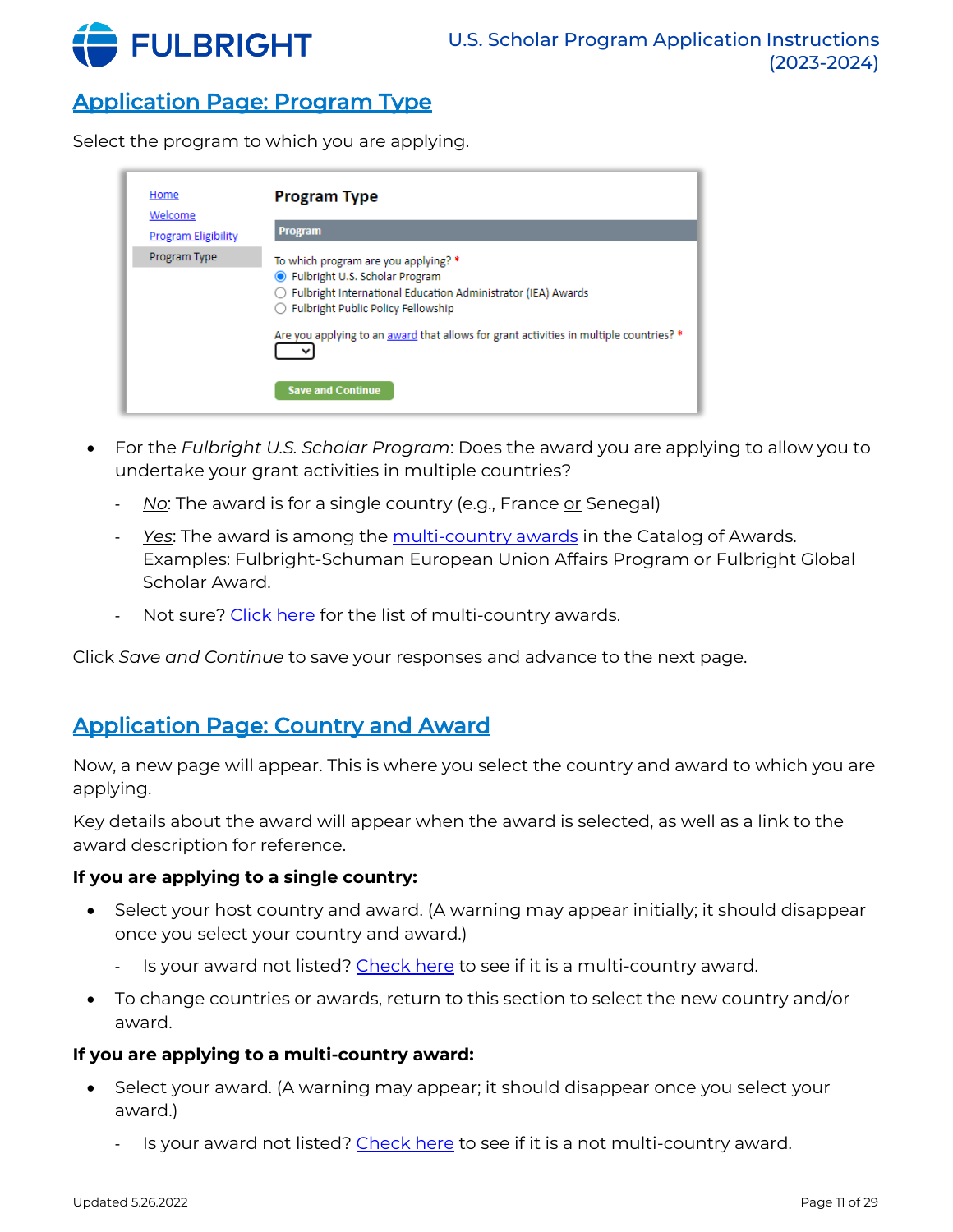

• Then select the countries (or country) you propose to undertake your project under *Country Selection – Multi-Country Award*

### **If you decide to change from a single-country award to a multi-country award (or the reverse):**

- Return to the Program Type page to change your response to the multi-country award question.
- Continue to the Country and Award page and select the new (country and) award.

**Note:** You will not be able to change this after submitting the application.

Click *Save and Continue* to save your responses and advance to the next page.

# <span id="page-11-0"></span>Application Page: Award Details

Now, the full application now appears.

**Note:** While you can jump between pages, some questions will only appear once the award activity and project discipline are selected.

| Home<br>Welcome             | <b>Award Details</b>                                                                                                                                                                                                                                  |
|-----------------------------|-------------------------------------------------------------------------------------------------------------------------------------------------------------------------------------------------------------------------------------------------------|
| <b>Program Eligibility</b>  | <b>Award Activity</b>                                                                                                                                                                                                                                 |
| <b>Program Type</b>         | Select your proposed award activity. You must select the activity even if there is only one option.                                                                                                                                                   |
| <b>Country and Award</b>    |                                                                                                                                                                                                                                                       |
| <b>Award Details</b>        | If teaching/research is an option and you select it, you will be prompted to enter the percent of time you propose to spend on<br>each activity. Consult the award description to determine if the award specifies the percentages; if so, select the |
| Recommendations &           | corresponding percentages. Regardless, ensure your proposed project reflects this plan.                                                                                                                                                               |
| Language Evaluators         |                                                                                                                                                                                                                                                       |
| Language Skills             | Type of Activity * (please select)<br><b>Professional Project</b>                                                                                                                                                                                     |
| Uploads & Essays            | Research                                                                                                                                                                                                                                              |
| Academic &                  | <b>Teaching</b>                                                                                                                                                                                                                                       |
| Professional                | Teaching/Research<br>$\odot$                                                                                                                                                                                                                          |
| <b>Information</b>          | Indicate the proposed percent of time you plan to spend on each activity. *                                                                                                                                                                           |
| <b>Personal Information</b> | Consult the award description to determine if the award specifies the time allocation for each activity (e.g., an award may                                                                                                                           |
| <b>Contact Information</b>  | state scholars are expected to engage in teaching (40%) and research (60%)).                                                                                                                                                                          |
| Signature                   | If the award specifies percentages, select the corresponding percentages below and ensure your project statement reflects<br>this requirement.                                                                                                        |
| <b>Review</b>               | If the award does not specify this, select your desired percentages below and ensure your proposed project reflects your plan.                                                                                                                        |
|                             | v                                                                                                                                                                                                                                                     |

On the *Award Details* page, enter information about the award selected and your proposed project. Carefully review the **award** for any additional guidance or requirements.

### • **Award Activity**

### You must select your award activity, even if there is only one option.

➢ If you select Teaching/Research, you will be prompted to enter the percent of time you propose to spend on each activity. Consult the **award description** to determine if the award specifies the percentages; if it specifies the percentages, select the corresponding percentages, otherwise, select the percentages appropriate for your project. Regardless, ensure your proposed project reflects plan.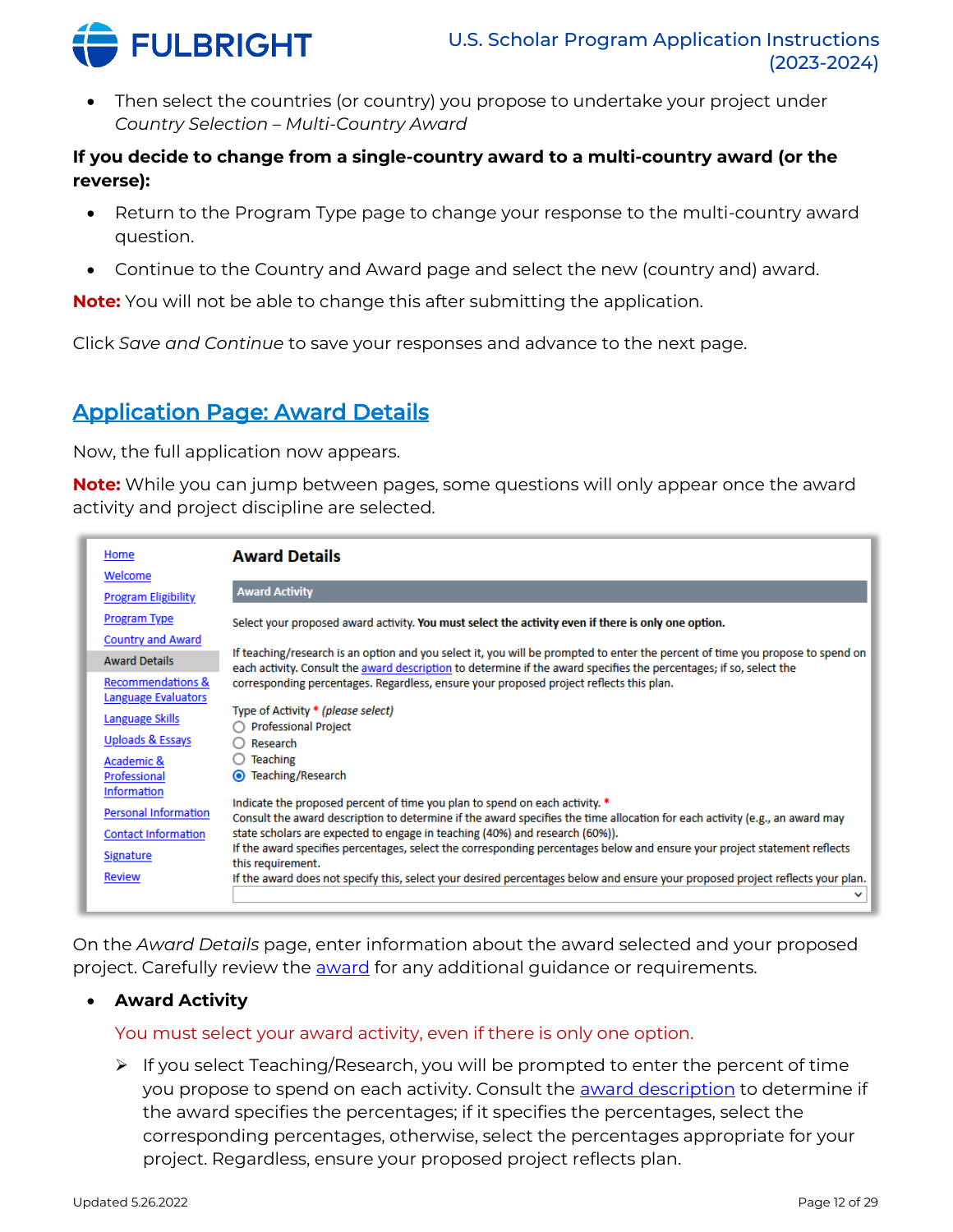

### • **Proposed Award Period**

- Select your proposed award start date (month and year) and award length.
- $\triangleright$  If you are proposing Flex (if the award offers it), this is the total time (duration) of all segments and does not include time between segments.

#### • **Proposed Host Institution**:

- Consult the [award description](https://fulbrightscholars.org/awards/search) for host institution requirements, if any.
- To enter your proposed host institution, begin typing the name of the institution in the text box; as you type, a list will appear. You can also search by the city (e.g., Strasbourg).
- Many colleges and universities outside the U.S. are in this list. If the list is long, you may see "Continued" at the bottom, which you can click to view the full list in a popup window. When you locate the institution, clicking its name should close the window and the name should appear in the text box.
	- ➢ If your host institution is not listed, please check for alternate spellings (e.g., Saint Rose, St. Rose, St Rose). If it still is not found, then continue typing the full name of the institution in the text box.
	- $\triangleright$  If an institution is named in the award title, enter that institution's name.
	- ➢ If you have selected a multi-country award and/or you are proposing multiple host institutions, list the first proposed host in the *Proposed Institution* box and any additional institution(s) in *Additional Comments*.
	- ➢ If the award requires you to rank your institutional preferences, list your first preference in the *Proposed Institution* box and any additional institution(s) in *Additional Comments*.

#### • **Flex**

If Flex is offered for the award, you will see a Flex section in your application. If Flex is not offered for the award, you will not see this section.

- Consult the [award description](https://fulbrightscholars.org/awards/search) to see if Flex is available, and for Flex parameters.
- Indicate whether you are proposing Flex.
- If 'Yes', enter information for each proposed segment: click *Add Proposed Segment*, complete the pop-up form, and click *Save*.
- In your project statement, describe your proposed plans. Before submitting, check to make sure your plans match what you selected here.

### • **Project Discipline**

- Select the most appropriate discipline and specialization for your project from the dropdown menus. Enter additional details regarding the discipline(s) and specialization(s) for your project.
	- ➢ If your project is multi-disciplinary or interdisciplinary, use the *Other Specializations* box to describe this further.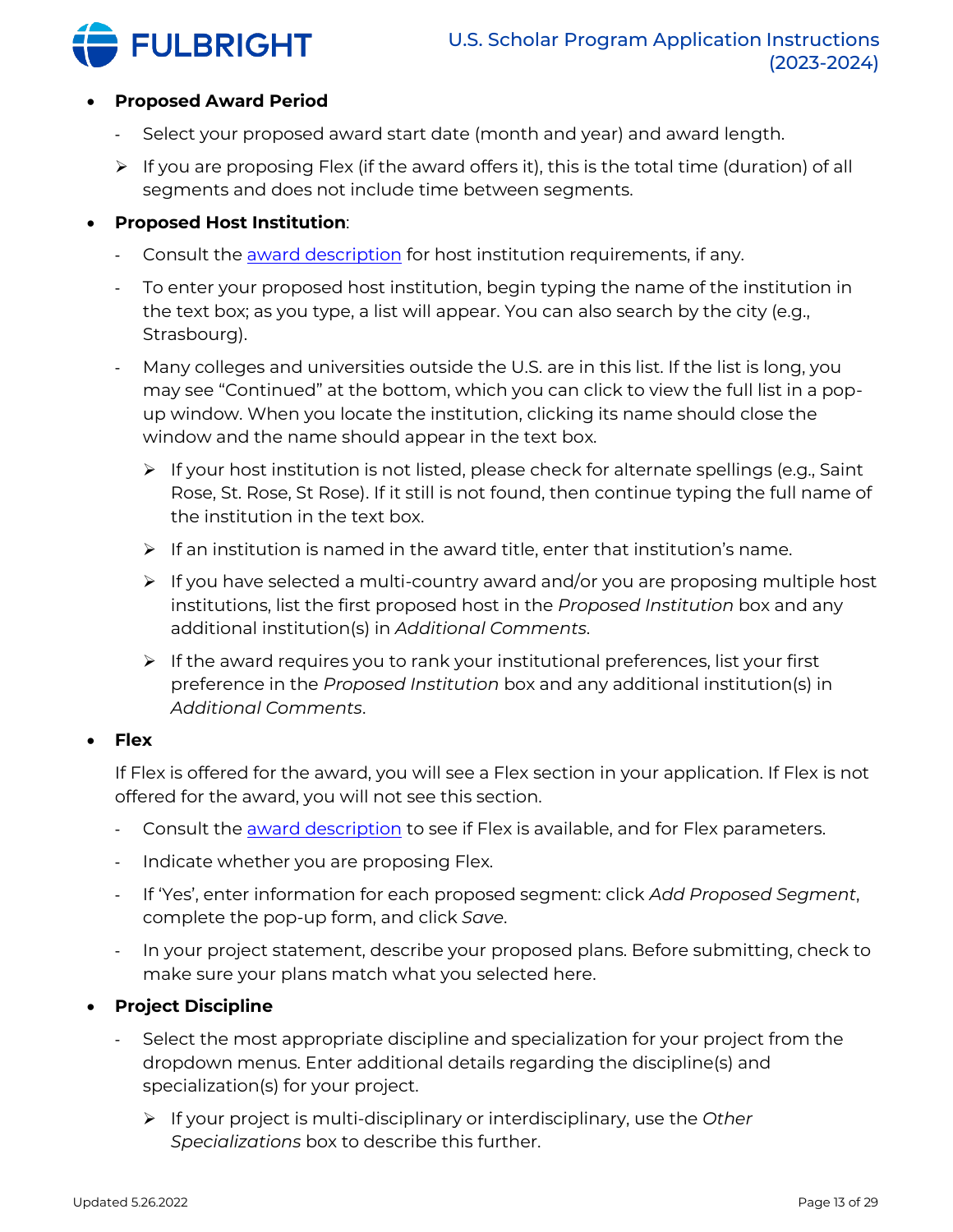

#### • **Medical Sciences**

Applicants may propose affiliation with a hospital or clinic for independent or collaborative research and/or teaching. **Grants shall not authorize activity for which a license to practice medicine or nursing is required.**

#### • **Portfolio**

In the *Project Discipline* section, if you selected one of the disciplines listed below for your project, you will be prompted to indicate whether you will upload portfolio materials to your application. If your project is in one of these disciplines but this section does not appear, please return to the Project Discipline question above to review what was selected.

- ➢ Architecture
- ➢ Arts
- ➢ Dance
- ➢ Design
- ➢ Drama/Theater Arts
- ➢ Fashion
- ➢ Film/Cinema Studies
- ➢ Fine Arts
- ➢ Journalism
- ➢ Music
- ➢ Creative Writing
	- o *Discipline*: Literature and *Specialization*: Creative Writing OR *Discipline*: Writing must be selected

**Note:** Applicants proposing translation projects should not submit a portfolio.

- If 'Yes': You will be directed to upload your materials on a new page, which will appear after you *Save and Continue,* and will be located after the *Uploads & Essays* page.
	- o Materials must be uploaded to your application. Providing link(s) to a website with your materials is not accepted.
- If 'No': Provide a brief explanation why materials will not be uploaded. Providing link(s) to a website is not an accepted alternative.
- [More information](https://fulbrightscholars.org/us-scholar-awards#steps) on these requirements.
- **Project Title and Abstract**:
	- Title: 100-character limit (includes spaces and punctuation)
	- Abstract: 700-character limit (includes spaces and punctuation)
	- Please remove any extra lines/spaces to ensure text appears single-spaced, not double-spaced

Click *Save and Continue* to save your responses and advance to the next page.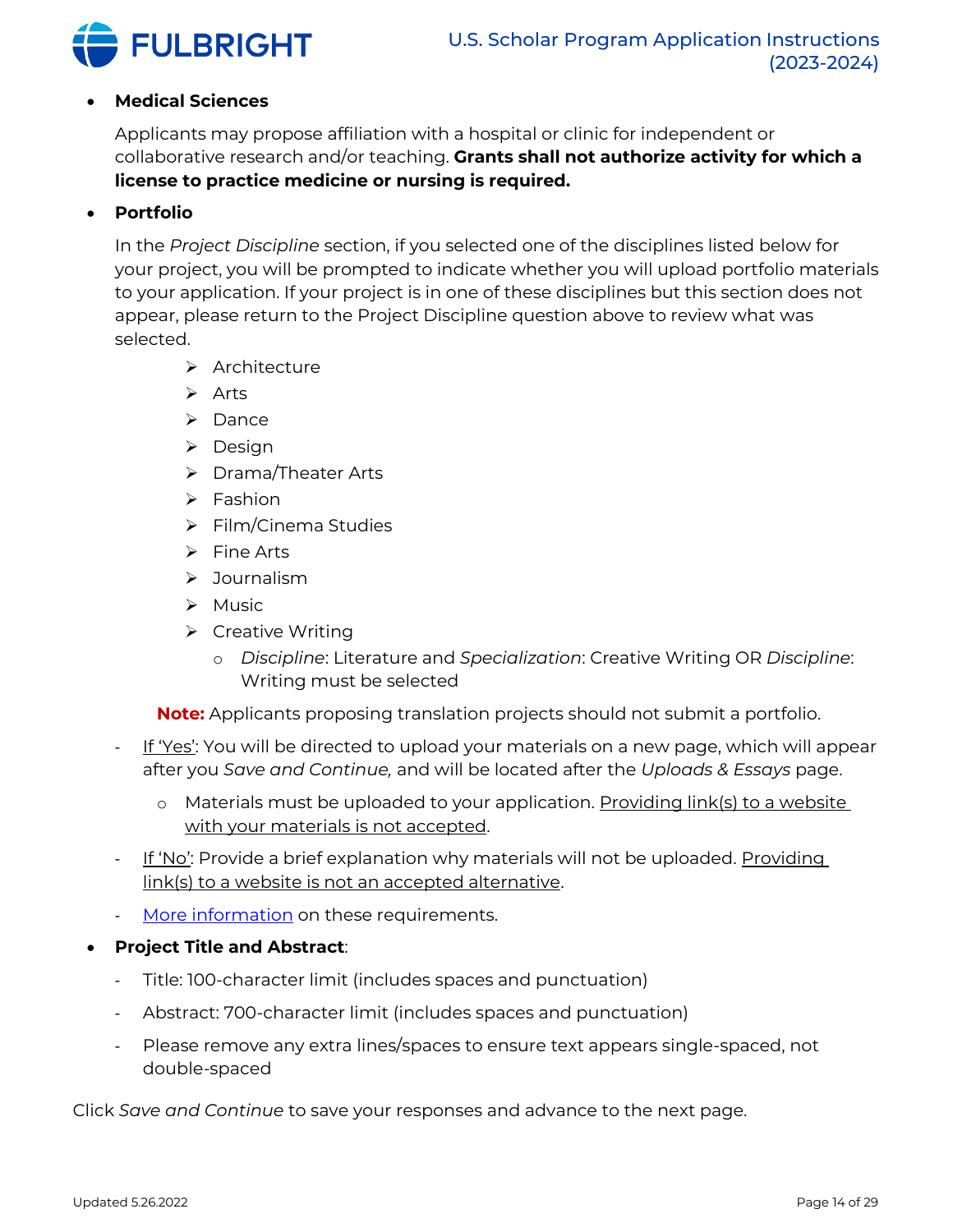

# <span id="page-14-0"></span>Application Page: Recommendations and Language Evaluators

Register your recommenders, and foreign language evaluator(s) (if needed).

- You are responsible for contacting your recommenders/evaluator about your request for letters/evaluation prior to registering them in the application.
- You are also responsible for ensuring the recommendations are submitted to the application by the application deadline: **September 15, 2022**. Please inform your recommenders of this deadline.
- Letters of recommendation (and foreign language evaluations, if needed) will be submitted directly to your application by the recommenders/evaluators you registered in the application. Letters submitted outside the online system will not be accepted.
- You may submit your application before your letters of recommendation and language evaluations have been submitted. You will still be able to monitor their receipt after you have submitted your application.
- Instructions you can share with your recommenders and evaluators are available [here.](https://fulbrightscholars.org/sites/default/files/2021-03/US_Scholar_LOR_and_FLE_Instructions_2021.pdf)

#### **Recommendations**

- All applications require **two** recommendations. Additional recommendations will **not** be accepted.
- If you register more than two recommenders, the application will prevent you from submitting your application.
- Guidance on recommendations, including who may serve as a recommender, is available [here.](https://fulbrightscholars.org/us-scholar-awards#steps)
	- Anyone who provides a Letter of Invitation for your application cannot also provide a recommendation letter for your application.

### **Foreign Language Evaluator(s)**

Proficiency in language(s) other than English is necessary for some, but not all awards. The [award description](https://fulbrightscholars.org/awards/search) indicates to what extent foreign language proficiency may be needed. *This is for languages other than English*.

- If needed, register your foreign language proficiency evaluator(s).
	- A qualified foreign language evaluator should be an instructor in the language or otherwise qualified to evaluate language proficiency.
	- Anyone who serves as a language evaluator for your application cannot also provide a recommendation letter for your application.
	- Anyone who provides a Letter of Invitation for your application cannot also provide a foreign language evaluation letter for your application.
- There is a maximum of two language proficiency evaluators. (Typically, one evaluator per foreign language.)
- Do not use these to add additional letters of recommendation.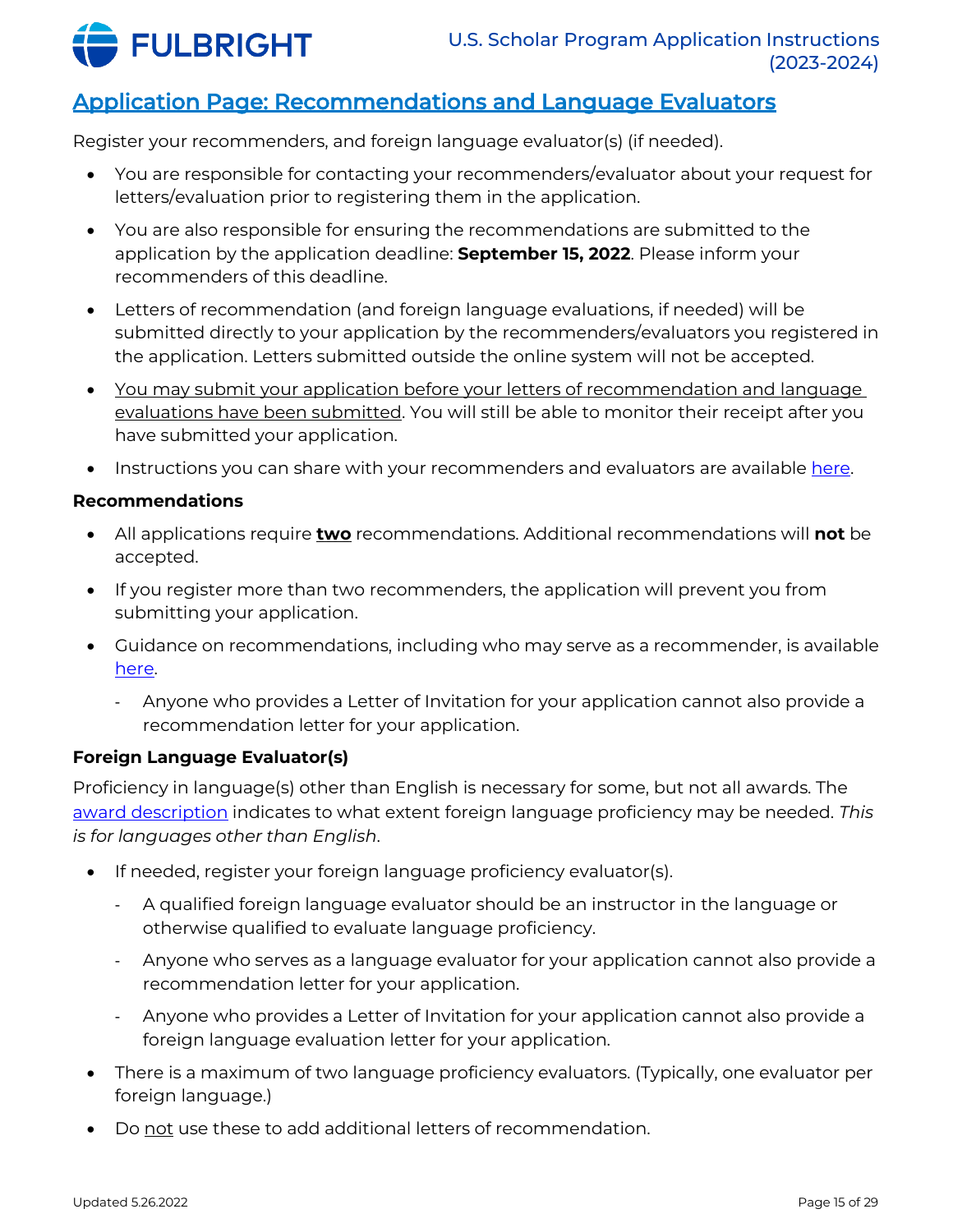

#### **Registering your recommenders/evaluators and monitoring the status of receipt**

- Recommenders and evaluators must be registered before you submit your application.
- You can track the status of recommendations, send reminders, and add/delete recommenders before and after you submit your application.
- **To register your recommenders/evaluators**:
	- Click *Add Recommender/Evaluator* and complete the pop-up form.
	- Click *Send to Recommender.*
	- This will automatically send them an email with instructions on submitting the online recommendation or completing the foreign language evaluation form.
- **To edit, send reminders, and monitor the status of your letters:**
	- *Edit*: Use this to edit their information if they have not yet started progress on their response. If they have already started their response, you will not be able to edit their information.

**Exception:** Recommender email addresses cannot be edited. To update their email address, you need to exclude them and re-add them.

- *Send Reminder*: Click on the recommender/evaluator; on the pop-up, click Send Reminder to send them a reminder to submit.
- *Exclude*: Use this to remove the recommender and replace with another individual (or to update their email address).
- Once they submit their letter/evaluation, the status of their letter will change to *Submitted* and you will receive a confirmation email.

Here is what it looks like when a recommender has been registered (Language Evaluator), is in progress (Recommender One), and submitted (Recommender Two):

| <b>Name</b>               | <b>Status</b>                  |             |
|---------------------------|--------------------------------|-------------|
| Add Recommender/Evaluator |                                |             |
| Evaluator, Language       | Sent to recommender on April 6 | <b>Edit</b> |
| One, Recommender          | In progress as of February 23  | <b>Edit</b> |
| Two, Recommender          | Submitted on April 6           | Edit        |

#### **For Recommenders/Foreign Language Evaluators**

- Recommenders/Evaluators receive an email from the Fulbright U.S. Scholar Program [\(scholars@iie.org\)](mailto:scholars@iie.org) inviting them to complete a letter/evaluation.
- Once they submit their letter/evaluation, they will receive a confirmation message on the application system, as well as an email confirming receipt.

Click *Save and Continue* to save your responses and advance to the next page.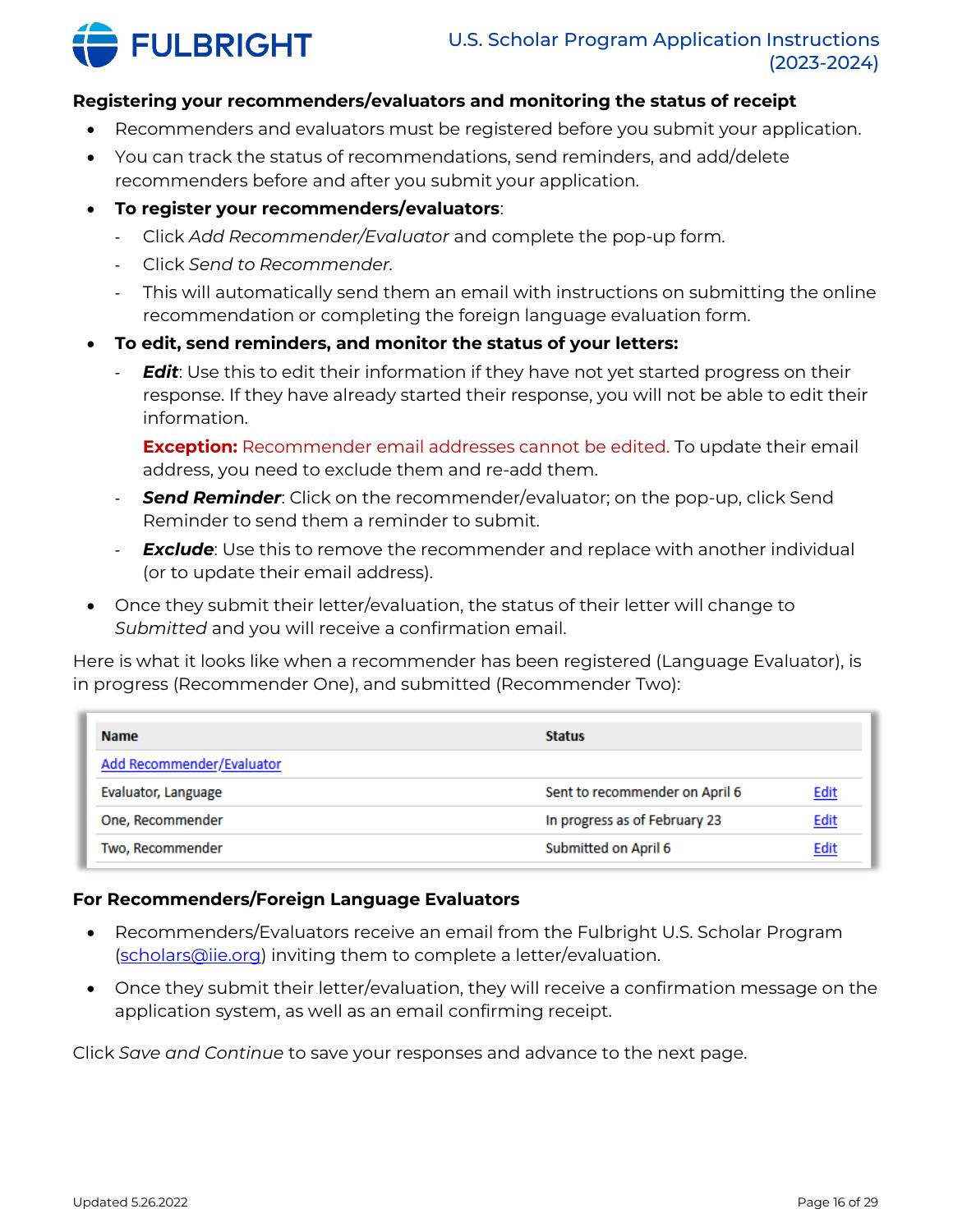

# <span id="page-16-0"></span>Application Page: Language Skills

On the *Language Skills* page, provide information about your language proficiency, related to your proposed project.

Proficiency in language(s) other than English is necessary for some, but not all awards. The [award description](https://fulbrightscholars.org/awards/search) indicates to what extent foreign language proficiency may be needed.

*This is for languages other than English*.

There are two parts to the language proficiency evaluation: a self-evaluation and an external foreign language evaluation.

The application indicates whether the self-evaluation is needed, and whether a foreign language evaluation is needed.

| <b>Award Requirement:</b>                                                  | What this means in the application:                                                                                                                                                                             |
|----------------------------------------------------------------------------|-----------------------------------------------------------------------------------------------------------------------------------------------------------------------------------------------------------------|
| None, English is sufficient                                                | Self-Evaluation: Optional: You may complete the self-<br>evaluation for language(s) relevant to your proposed project                                                                                           |
|                                                                            | Foreign Language Evaluation: Do not register a Foreign<br>Language evaluator on the Recommendations & Language<br>Evaluators page                                                                               |
| None, English is sufficient.<br>However, feasibility of                    | Self-Evaluation: Optional: You may complete the self-<br>evaluation for language(s) relevant to your proposed project                                                                                           |
| conducting the project<br>must be demonstrated in<br>the project statement | Foreign Language Evaluation: Optional: You may register a<br>Foreign Language evaluator(s) on the Recommendations &<br>Language Evaluators page                                                                 |
| Recommended                                                                | Self-Evaluation: Required: You are required to complete the<br>self-evaluation for language(s) relevant to your proposed<br>project                                                                             |
|                                                                            | Foreign Language Evaluation: Recommended: You are<br>encouraged to register a Foreign Language evaluator(s) on<br>the Recommendations & Language Evaluators page (waived if<br>native in all three skill areas) |
| Required                                                                   | Self-Evaluation: Required: You are required to complete self-<br>evaluation for language(s) relevant to your proposed project                                                                                   |
|                                                                            | Foreign Language Evaluation: Required: You are required to<br>register Foreign Language evaluator(s) on the<br>Recommendations & Language Evaluators page (waived if<br>native in all three skill areas)        |

### **Self-Evaluation**

- Select the number of languages (other than English) relevant to proposed award activity.
	- You must select a number. For awards indicating *English is sufficient*, you have the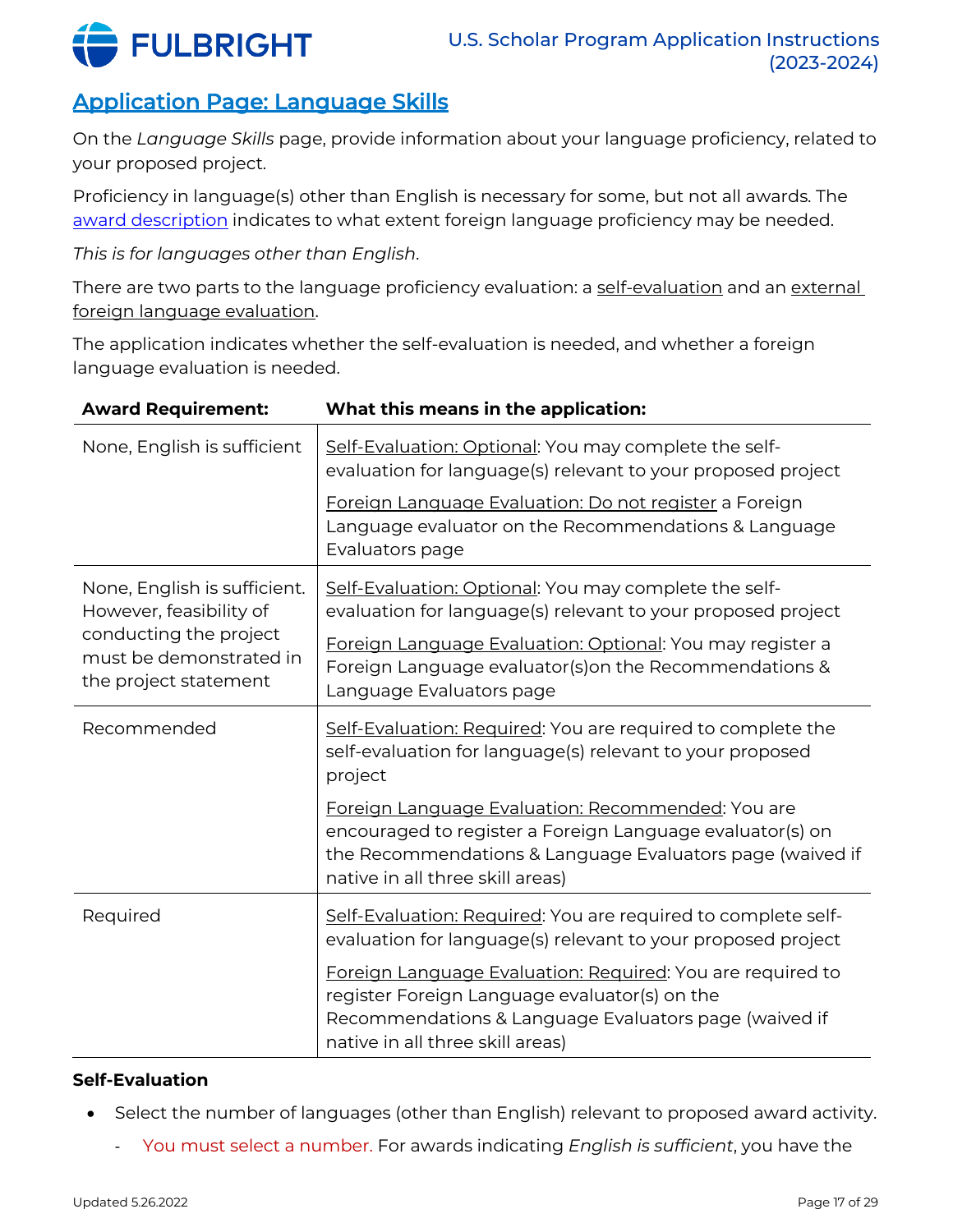

option to select "0".

- For each, select the language, and indicate your level of competency for each skill.
- Enter your responses to the questions in the text boxes. These are the questions presented in the application:
	- Language proficiency tests: Indicate if you have you ever taken a language proficiency test in the language(s) of the host country or countries. If so, describe the nature of the test(s), who administered it, the date taken, and rating(s) received. If an oral interview test, indicate how many examiners were present. (700 characters including spaces and punctuation)
	- Previous experience in use of language: Please indicate where your knowledge of the language(s) was gained and under what circumstances you have used them: How many years of formal course work have you taken in the language(s) of stated competence? What equivalents to formal courses do you offer as a basis for your language qualifications? What residence have you had in the areas or countries where the language(s) are used? What recent opportunities have you had for reading and speaking the language(s), including lecturing? (700 characters including spaces and punctuation)
	- Planned or in progress language study: Please indicate additional language study in progress or planned. (700 characters including spaces and punctuation)

**Note:** If you have selected more than one language, address both in the text box. Example:

| 1.1.1<br>French:         |  |
|--------------------------|--|
|                          |  |
| Arabic:                  |  |
|                          |  |
| 683 characters remaining |  |

#### **External Foreign Language Evaluation**

• Register your evaluator(s) on the Recommendations and Language Evaluators page.

Click *Save and Continue* to save your responses and advance to the next page.

# <span id="page-17-0"></span>Application Page: Uploads & Essays

Upload your documents and enter your essay responses. Please review the **award** carefully for any additional guidance or requirements.

Requirements for all uploads are explained [online.](https://fulbrightscholars.org/us-scholar-awards#steps)

• **Project Statement**

Required for all applicants.

• **Curriculum Vitae/Resumé**

Required for all applicants.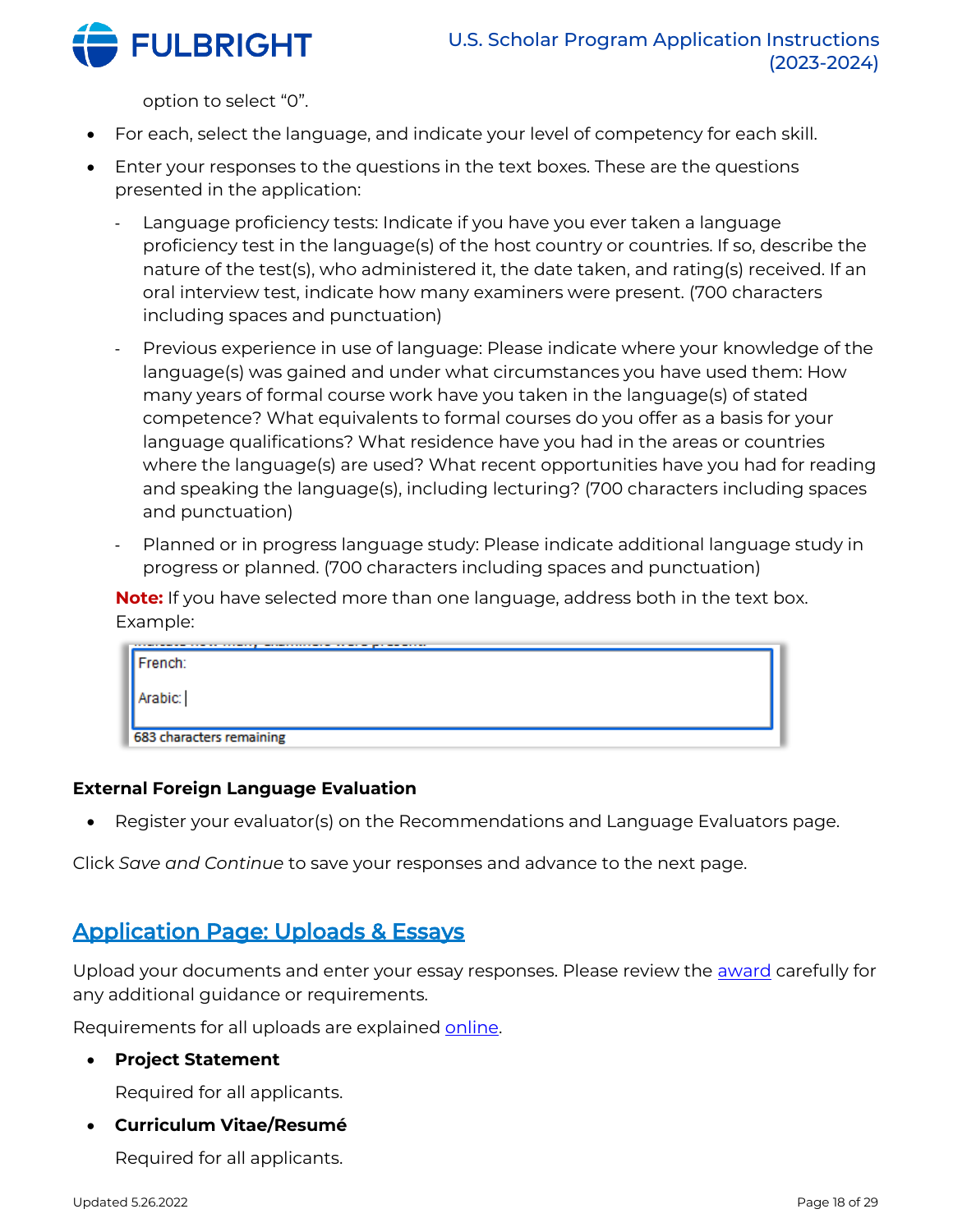

#### • **Bibliography**

Required if you selected *Research* or *Teaching/Research* on the Award Details page. Not accepted for: Teaching or Professional Project.

If this upload does not appear, check to make sure the award activity is selected.

#### • **Syllabi/Course Outlines**

Required if you selected *Teaching* or *Teaching/Research* on the Award Details page. Not accepted for: Research or Professional Project.

- If this upload does not appear, check to make sure the award activity is selected.
- **Essays**

Required for all applicants. Provide responses to th[e essay questions](https://fulbrightscholars.org/us-scholar-awards#steps) in the text boxes provided. Character limits include spaces and punctuation.

- Please remove any extra lines/spaces so your responses appear in the box as singlespaced, not double-spaced.

**Note:** You are strongly encouraged to first draft and save your response--independent of the application--in case of any technical issues. This also lets you monitor character limits.

- **Letter(s) of Invitation**
	- Ensure your letter(s) of invitation follow these [requirements.](https://fulbrightscholars.org/us-scholar-awards#steps)
	- Consult the **award description** for requirements and any special instructions.
	- You can upload up to three invitation letters. (Alternatively, you can merge your letters into a single file to be uploaded.)

**Note:** Letter(s) can be uploaded to your application through September 30, 2022.

- **If your award requires an invitation:** If your letter(s) are not submitted by this deadline, your application will become ineligible and will not proceed in the review and selection process.
- **If your award does not require an invitation:** As a letter is not required, your application will proceed in the review process as-is.
- If your invitation is expected to arrive after the September 15<sup>th</sup> application deadline, submit your application without the letter on or before September 15<sup>th</sup>; you will be able to upload your letter on the application status page, where you will see a message confirming your application was submitted. (See [Submitted\)](#page-27-0)

#### <span id="page-18-0"></span>**How to upload your documents**

• Click *Choose File,* locate and select the appropriate file

#### **Project Statement \***

Please upload a project statement from three (3) to five (5) pages in length. Be sure to preview your document. Choose File | No file chosen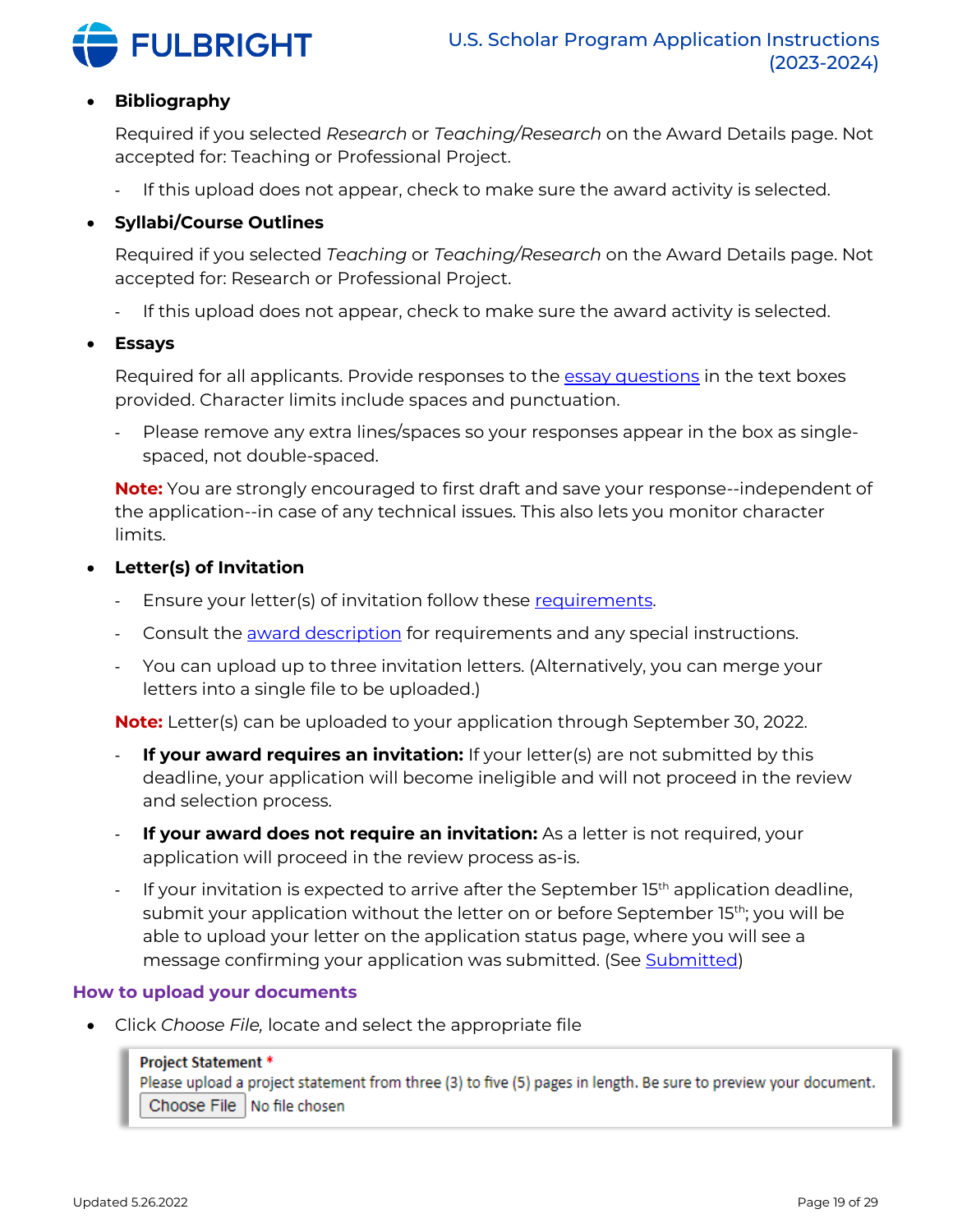

- Click *Open.* The file will be uploaded automatically.
- To see if your file(s) were uploaded successfully, continue to the next page and return to the *Uploads & Essays* page, then check the file(s) you uploaded (e.g., Project Statement). The file will appear there along with the page count (e.g., 6 page(s)).

#### **Project Statement \***

Please upload a project statement from three (3) to five (5) pages in length. Be sure to preview your document. The following files have been uploaded:

• 03/02/2022 - App Test - Project Statement 6pg.docx - 6 page(s) Preview Delete

**Note:** Check the page count to make sure it does not exceed the stated limit. If any files exceed the stated page limit, a warning will only appear on the Review page (at the end of the application). You will not be able to submit your application until a shorter document is uploaded.

- Click *Preview* to preview your document.
- If needed, click *Delete* and upload a new document.

Click *Save and Continue* to save your responses and advance to the next page.

# <span id="page-19-0"></span>Application Page: Portfolio

On the *Award Details* page, you selected the discipline for your project.

If you selected one of the disciplines listed below, and you indicated you would upload portfolio materials, the *Portfolio* page will appear in your application.

This page will not appear for other disciplines. If your project is in one of these disciplines but this page does not appear, please return to the *Award Details* page to check which *Project Discipline* was selected.

Upload your media files here. These aid in the evaluation of your application, regardless of award activity selected. [More information](https://fulbrightscholars.org/us-scholar-awards#steps) on these requirements.

Disciplines:

- ➢ Architecture
- ➢ Arts
- ➢ Dance
- ➢ Design
- ➢ Drama/Theater Arts
- ➢ Fashion
- ➢ Film/Cinema Studies
- ➢ Fine Arts
- ➢ Journalism
- ➢ Music
- ➢ Creative Writing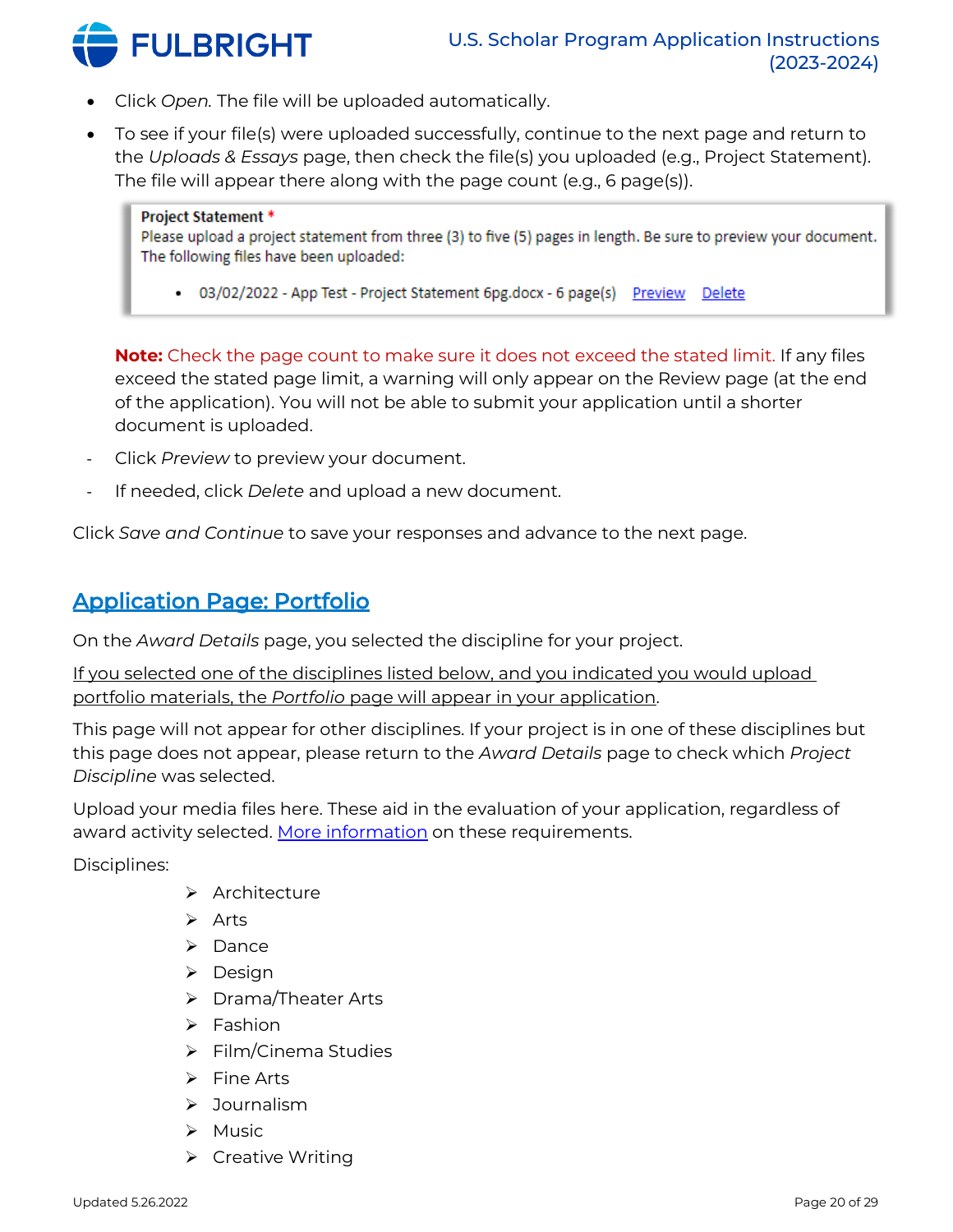

o *Discipline*: Literature and *Specialization*: Creative Writing OR *Discipline*: Writing must be selected

**Note:** Files must be uploaded directly to the application; do not include hyperlinks or direct reviewers to external websites.

Click *Save and Continue* to save your responses and advance to the next page.

# <span id="page-20-0"></span>Application Page: Academic & Professional Information

Enter information about your academic and professional background, including your current employment, academic history, accomplishments, and previous Fulbright grant(s), if applicable.

- **Title**
	- Select the title closest to your current academic or professional title.
	- If there is no appropriate option after reviewing the list, select "Other" from the dropdown and enter your title in the text box that appears.
	- If you have more than one role, enter the details for your primary role and ensure your curriculum vitae/resumé presents your roles clearly.
- **Current Institution/Employer**
	- To enter your current institution, begin typing its name in the text box; as you type, a list will appear. You can also search by the city (e.g., Strasbourg).
	- Most colleges and universities are in this list.
	- If the list is long, you may see "Continued" at the bottom, which you can click to view the full list in a pop-up window. When you locate the institution, clicking its name should close the window and the name should appear in the text box.
		- $\triangleright$  If your host institution is not listed, please check for alternate spellings (e.g., Saint Rose, St. Rose, St Rose). If it still is not found, then continue typing the full name of the institution in the text box.
		- ➢ If you are not employed by a college or university, type the full name of your employer here.
		- ➢ If you are unaffiliated, such as an independent scholar, artist, musician, or you are self-employed, enter "No Affiliation" here.
		- ➢ If you have more than one employer, enter the details for your primary employer and ensure your curriculum vitae/resumé presents your employers clearly.
		- $\triangleright$  Do not enter your name here.
	- **School** and **Department**: Please spell out abbreviations (e.g., type "College of Arts and Sciences" instead of "Arts and Sciences", "Department of Marketing" instead of "Marketing".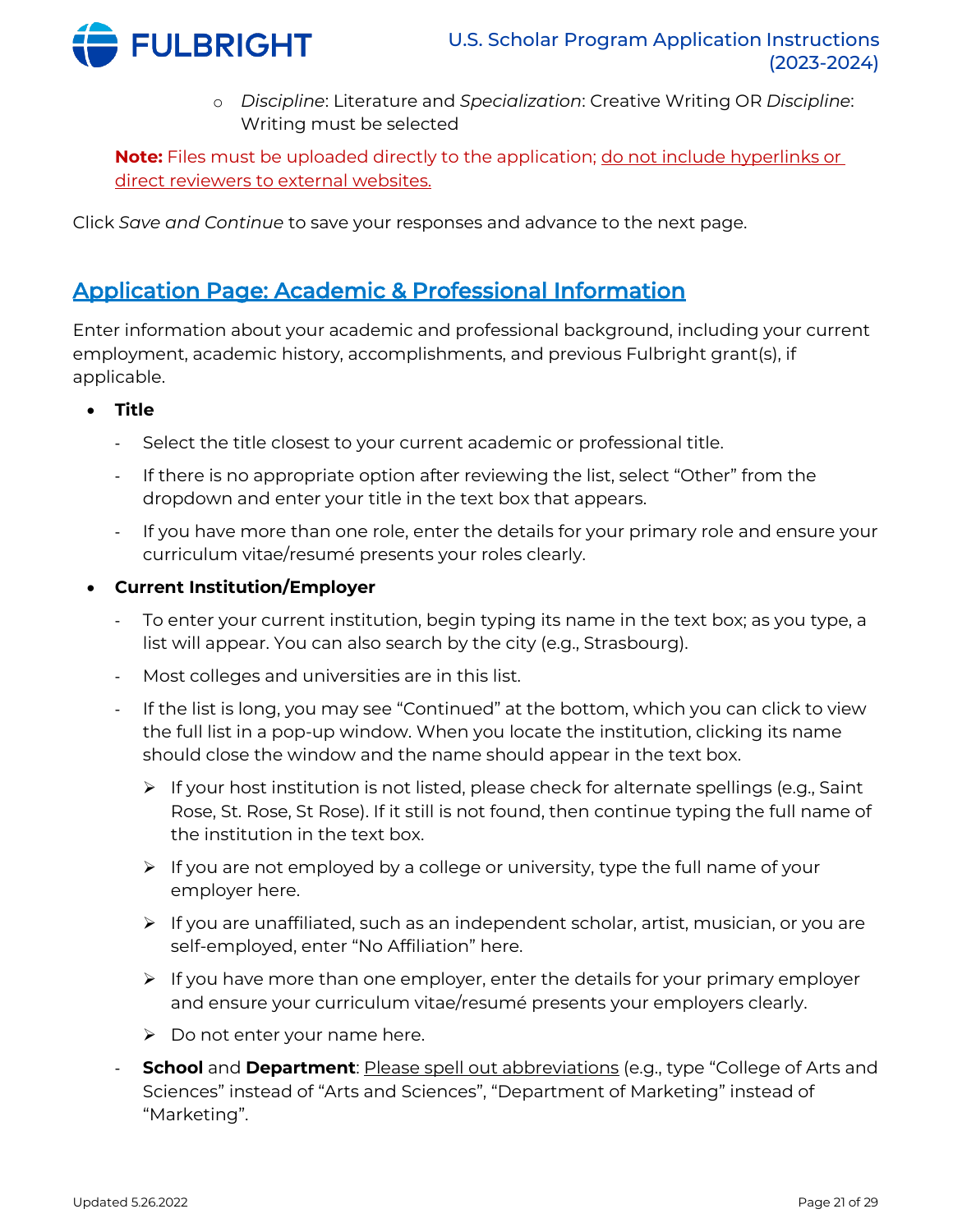

#### • **Current Institution/Employer Address**

- This is your professional address and is required even if you entered "No Affiliation" in the prior section.

### • **Academic History**

- Enter all degrees/academic credentials, including those in progress.
- Click *Add Academic History* and complete the pop-up form.

#### **Note:**

- Begin typing the name of the institution in the text box; as you type, a list will appear. You can also search by the city (e.g., Strasbourg).
	- $\triangleright$  Most colleges and universities are in this list.
	- $\triangleright$  If the list is long, you may see "Continued" at the bottom, which you can click to view the full list in a pop-up window. When you locate the institution, clicking its name should close the window and the name should appear in the text box.
	- $\triangleright$  If your institution is not listed, please check for alternate spellings (e.g., Saint Rose, St. Rose, St Rose). If it still is not found, then continue typing the full name of the institution in the text box.
- All address fields are required (Country, Street, City, State, Postal Code).
- *Actual Name of Degree or Diploma* is the name of the degree, e.g., Master of Arts. Do not enter your name here.
- If your degree is in progress, list expected date of conferral for Date Degree Received.
- You MUST include any education institutions you are currently attending (even if you have not completed an educational program) and estimated date of graduation/completion (if applicable).

| <b>Academic History</b>                   |                                                                                                                       | $\times$ |
|-------------------------------------------|-----------------------------------------------------------------------------------------------------------------------|----------|
| this field.                               | Type your institution name. If the institution is not listed in the results, type the full name of the institution in |          |
| Institution *                             |                                                                                                                       |          |
|                                           | Institution Location (all address fields are required) *                                                              |          |
| Country                                   | <b>United States</b><br>$\check{ }$                                                                                   |          |
| Street                                    |                                                                                                                       |          |
| City                                      |                                                                                                                       |          |
| State                                     | Select State<br>v                                                                                                     |          |
| Postal Code                               |                                                                                                                       |          |
| Level of Study *                          |                                                                                                                       | v        |
| Name of Diploma or<br>Degree Equivalent * |                                                                                                                       | v        |
| Actual Name of Degree<br>or Diploma       |                                                                                                                       |          |
| Discipline *                              |                                                                                                                       |          |
| Date Degree Received *                    | $\checkmark$<br>v                                                                                                     |          |
|                                           | Degree is not expected to be awarded                                                                                  |          |
|                                           | If a degree is in progress, list expected date of conferral for Date Degree Received.                                 |          |
| Cancel<br>Save                            |                                                                                                                       |          |

- Click *Save*.
- **Accomplishments:** Enter your five most significant professional accomplishments into the text boxes (one per box).
	- These may include honors, awards, publications, performances, exhibitions, etc.
	- 150-character limit per text box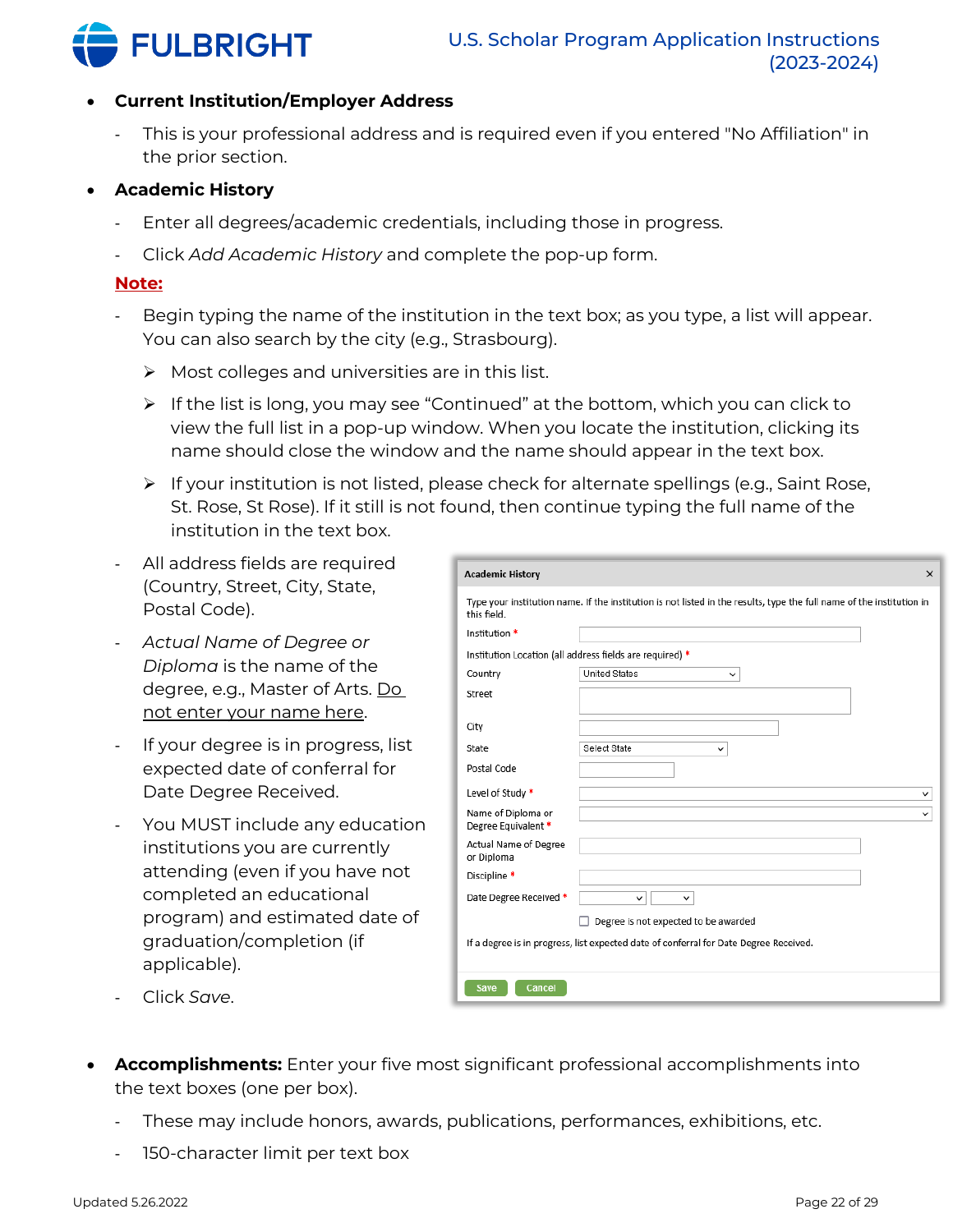

#### • **Previous Fulbright Grants**

If you have previously been awarded a Fulbright grant, indicate the type of Fulbright.

**Fulbright Scholar** includes Fulbright U.S. Scholar, International Education Administrator Seminar, Fulbright Arctic Program, German Studies Seminar, NEXUS, Fulbright Visiting Scholar, and New Century Scholars

**Note:** Recipients of a Fulbright Scholar grant are eligible to apply for another Fulbright Scholar grant *two years after the date of completion of the previous grant*. (For Flex grants, the two-year period begins at the end of the final grant in the series.)

Other types of Fulbright grants including the Fulbright Student Program and Fulbright Specialist Program: The two-year waiting period does not apply to recipients of these grants.

- For each prior grant, click *Add New*, complete the pop-up form, and click *Save*. Academic year corresponds to the academic year in which you received and began the Fulbright grant (e.g., if your grant dates were February 2019-June 2019, you would select 2018-2019).

| <b>Previous Fulbright Grants</b>          |                                                                                                                                                                                       | × |
|-------------------------------------------|---------------------------------------------------------------------------------------------------------------------------------------------------------------------------------------|---|
| Award Type *<br>Grant Year *              | $\checkmark$<br>$\checkmark$                                                                                                                                                          | Α |
|                                           | If you received a multi-country grant, indicate each host country; to select more than one country, hold the<br>'Ctrl' or Command (*) button while clicking the respective countries. |   |
| Host Country or<br>Countries <sup>*</sup> | ۸<br>Afghanistan<br>Albania<br>Algeria<br>Andorra                                                                                                                                     |   |

- If you received a **Fulbright Scholar** grant (or more than one):
	- Select your reason(s) for applying for an additional Fulbright.

| Select your reasons for applying for an additional Fulbright: *                                                            |
|----------------------------------------------------------------------------------------------------------------------------|
| $\Box$ I expect the outcomes of the proposed project will be similar to or greater than my prior award.                    |
| □ It is necessary for me to be in the host-country and/or work with the host institution for the proposed award.           |
| □ My prior Fulbright has better prepared me to be flexible, adaptable, and culturally sensitive.                           |
| □ My prior Fulbright Scholar grant has better prepared me professionally.                                                  |
| $\Box$ The project I am proposing will have different outcomes from my previous Fulbright.                                 |
| $\Box$ The project proposed is a continuation of my prior project.                                                         |
| $\Box$ The project proposed is highly relevant and important to the host country/institution.                              |
| □ The project proposed is on an understudied topic and the additional Fulbright award would be a benefit to this important |
| topic.                                                                                                                     |
| $\Box$ The proposed project is in a different location than my previous Fulbright.                                         |

Describe the accomplishments and contributions resulting from your earlier grant(s), and how the proposed project will build on your previous Fulbright experience(s) in the text box. (1,000 characters including spaces and punctuation)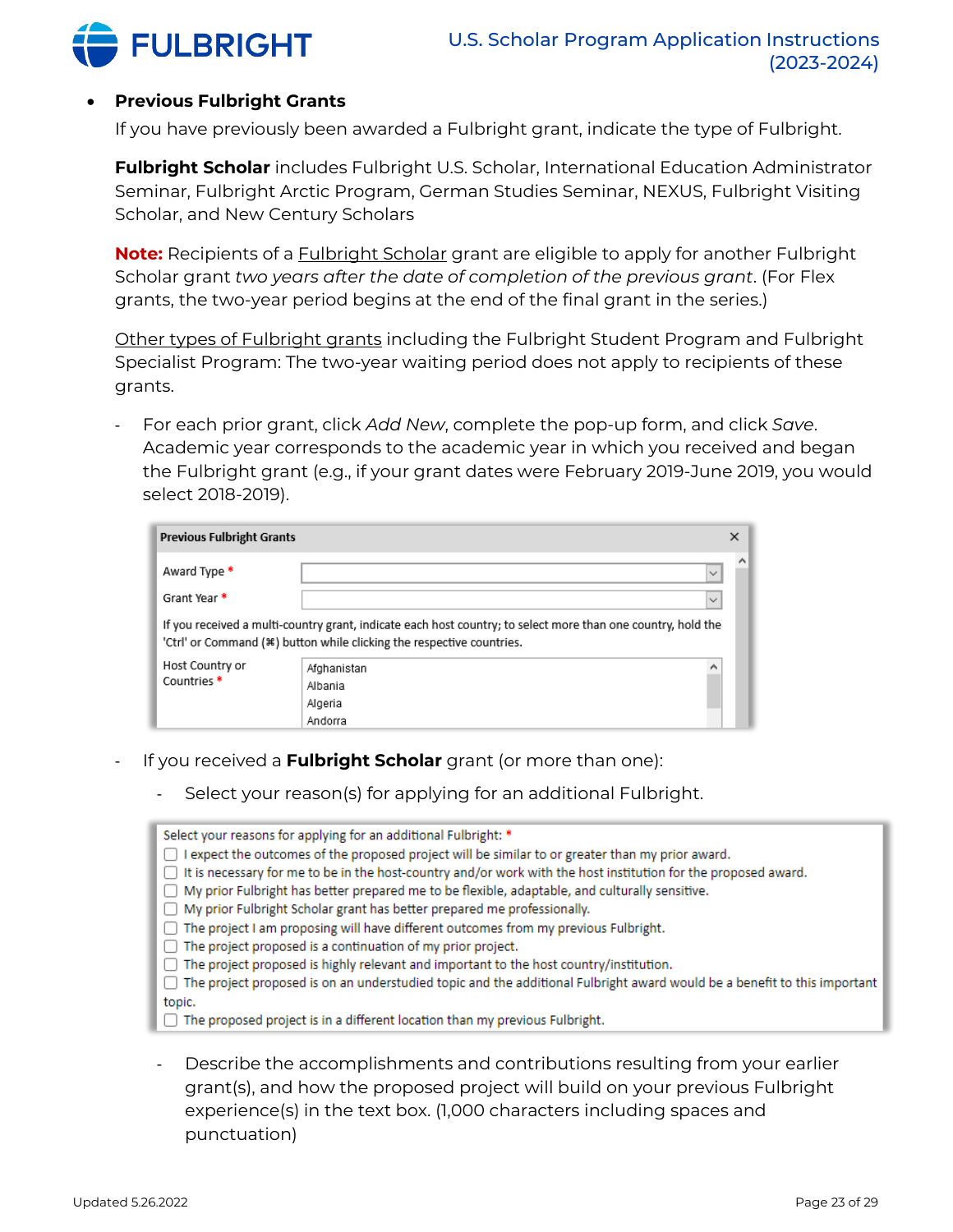

### • **Employment Eligibility**

Employees and their immediate families (i.e. spouses and dependent children) of the U.S. Department of State, the U․S․ Agency for International Development, and of public or private organizations under contract to the U.S. Department of State and the U․S․ Agency for International Development are ineligible to apply for a Fulbright grant until one year after termination of such employment. Indicate whether you meet this criterion.

Click *Save and Continue* to save your responses and advance to the next page.

# <span id="page-23-0"></span>Application Page: Personal Information

Enter your biographical information.

Of note:

- **Name**: Enter your name exactly as it appears on your passport.
- **Preferred first/given name**: Also known as a nickname, only enter a preferred name if it is DIFFERENT than your legal name (e.g., Alex instead of Alexander).
- **Biographical information**: These questions are required. However, your responses will not factor into the selection process. Candidates will be considered without regard to race, color, religion, sex, national origin, age, disability, geographic location, socioeconomic status, political affiliation, marital status, status as a parent, protected genetic information, sexual orientation, gender identity or expression.
- **Dependents**: If you expect dependent(s) to accompany you on the grant, add them in this section.
	- If you have applied previously and dependents are shown here, you can update their information as needed.
- **Citizenship**: U.S. Citizenship is required for all applicants. Some **awards** have additional requirements regarding dual citizenship and residency in the host country.

Click *Save and Continue* to save your responses and advance to the next page.

# <span id="page-23-1"></span>Application Page: Contact Information

Enter your contact information.

- Enter your **permanent address**:
	- This is the physical address where you live.
	- Select the country where you live from the dropdown list first. Based on your country selection, the subsequent fields will change to match the address format of that country.
	- Complete the remaining address fields. Please spell out abbreviations (Street, Road,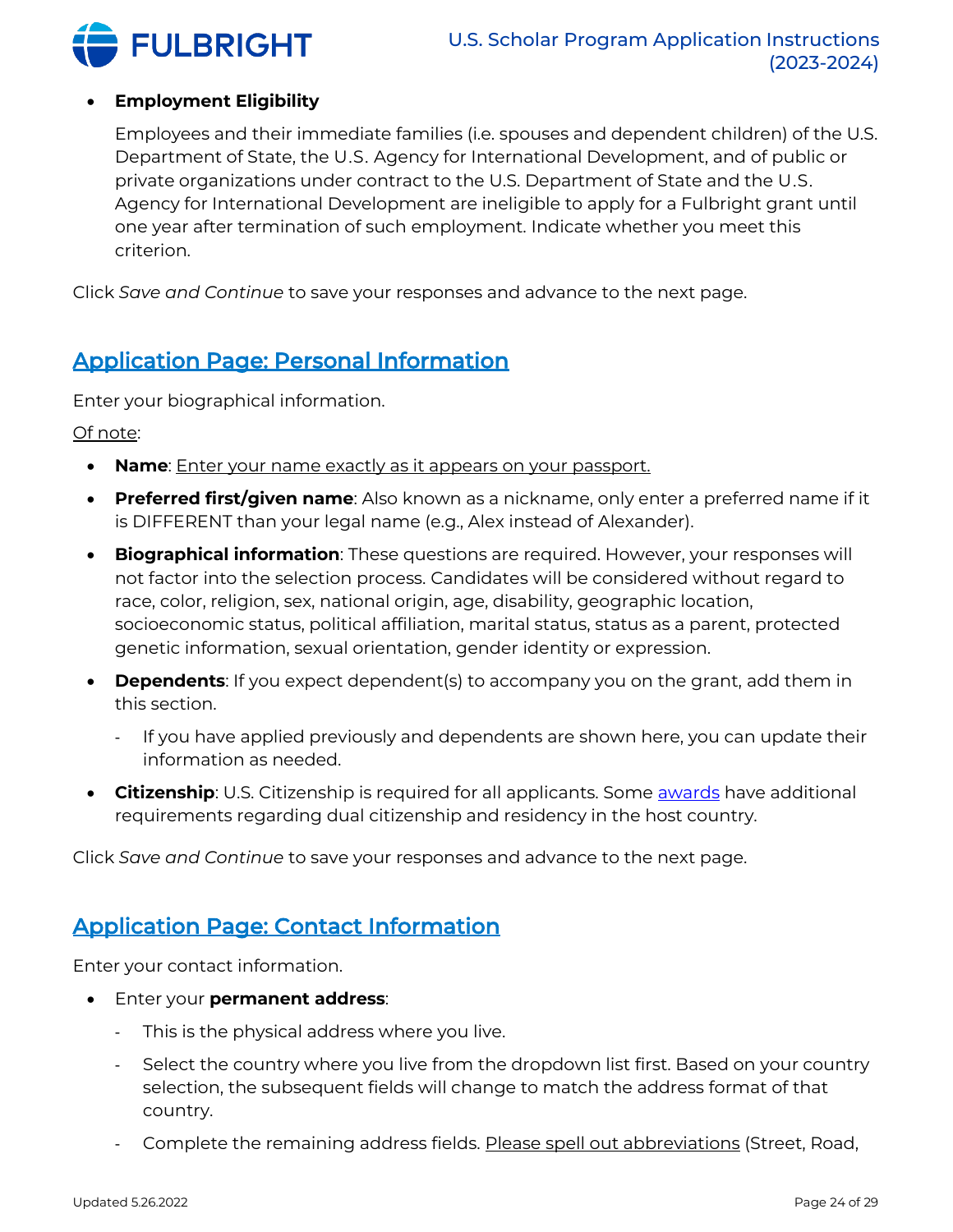

etc.). Do not use accents or special characters.

- Postal code: For applicants in the U.S., the 9-digit zip code (zip+4) is required (use this [look up tool\)](http://zip4.usps.com/zip4/).
- Indicate if your **current mailing address** (i.e., the address where you receive mail) is the same as the permanent address you entered above. *They do not have to be the same.*
	- No: A second address section will appear where you may enter your mailing address information and the dates of validity.
	- Yes: proceed to the next section.
- Enter your **telephone numbers** as appropriate, starting with "1".
	- If you reside outside the U.S. and have an international phone number, include the country code.
	- If you have a U.S. number and the number you entered turned red, re-enter it with a "1" at the beginning.
- The **email address** used to create your account will appear in the primary email address field and will not be editable.
	- Please provide a different Alternate/ Secondary Email address that can be used to contact you if you cannot be reached via your primary email address.

**Note:** All system-generated emails, application updates, and notifications will only be sent to your primary email address.

• Enter your **emergency contact information**. The individuals you list may be contacted in the event of an emergency while you are participating in award activities.

Click *Save and Continue* to save your responses and advance to the next page.

# <span id="page-24-0"></span>Application Page: Signature

Carefully review this section.

Your electronic signature attests to the authenticity and accuracy of the information supplied in the application.

Certify that the information you provided in the application is true and complete by typing your full legal name in the Signature Box.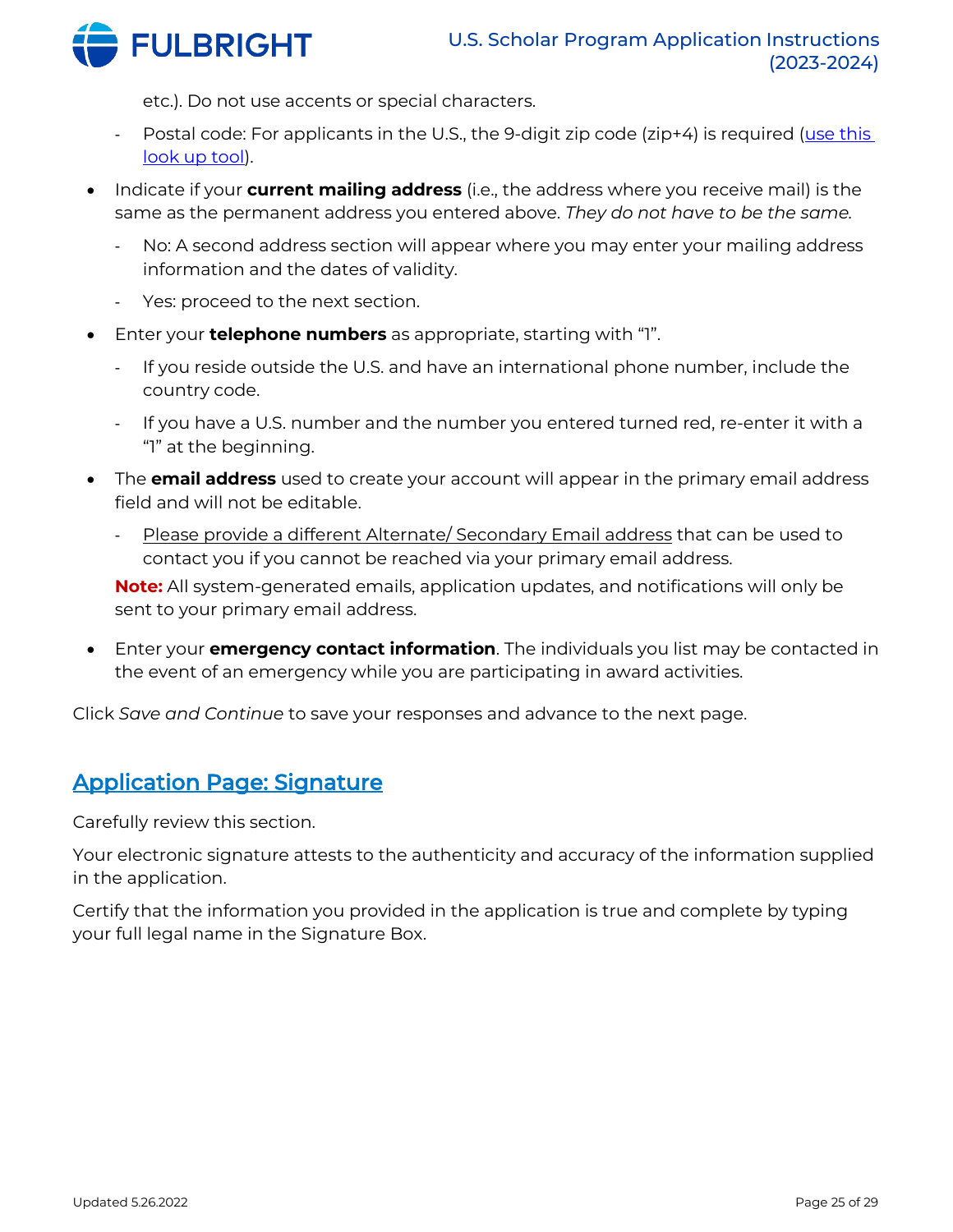

#### **Signature**

**Certification** Accuracy of information contained in this application and waiver consent (required of all applicants):

By my signature below,

- I certify that to the best of my knowledge, the information provided in all parts of my application is true, accurate and complete.
- . I understand that any falsification, misrepresentation, or omission may result in withdrawing of the application, or termination or revocation of any award granted.
- I understand that all Fulbright Program grants are subject to the policies of the Fulbright Foreign Scholarship Board.
- . I understand that additional documentation may be requested and, if I am selected for a grant, the terms of my grant could be altered based on those materials.

| If selected, I agree to allow IIE to make my name, home institution/employer, host country, and award title publicly available.* |
|----------------------------------------------------------------------------------------------------------------------------------|
|                                                                                                                                  |
|                                                                                                                                  |

Click *Continue* to save and advance to the next page.

# <span id="page-25-0"></span>Application Page: Review – and Submit!

The system reviews your application responses and indicates if any pages contain incomplete questions or if required attachments are missing.

The system does not review for content. Please be sure to review and proofread your application and supporting materials before submitting.

- If no errors appear, then your application is ready for submission.
- If any errors appear, correct or complete these sections and return to the Review section to determine if your application is ready for submission.

Clicking on any error will take you to the corresponding application page for correction.

On the next page is an example of the *Review & Submit* page with a variety of errors.

**Note**: There are two types of errors:

- **Required Field or Error** (top section): these must be addressed before submitting your application. These typically refer you to the page with the error but may not identify the specific question(s) needing your attention.
- **Warning: Letter of Invitation** (lower section):

This warning will not prevent you from submitting your application without the invitation letter.

However, if the award you have selected requires an invitation, and it is not submitted by September 30, 2022, your application will become ineligible and will not proceed in the review and selection process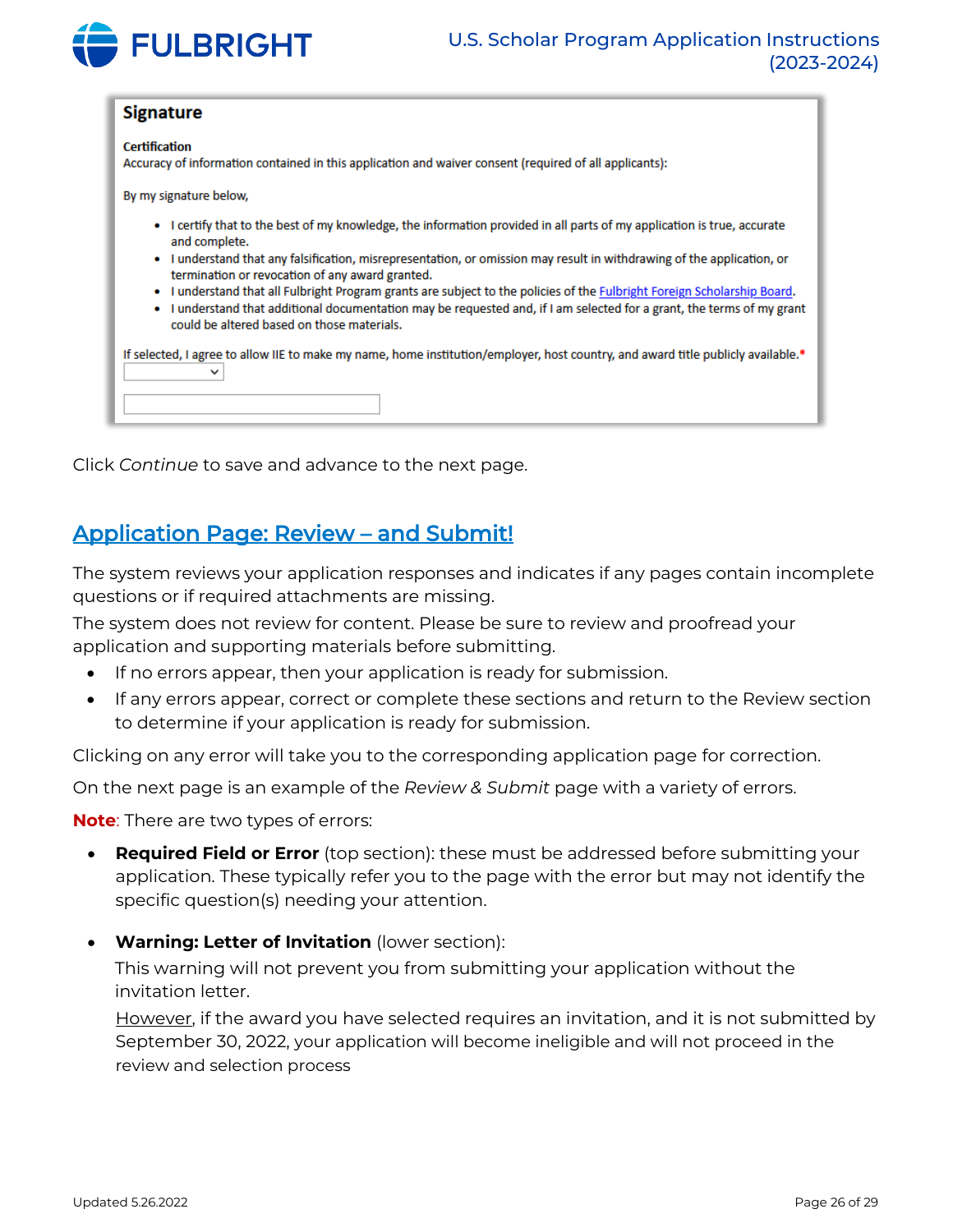

| Welcome<br>We have detected the following errors with your application.<br><b>Program Eligibility</b><br>These errors must be corrected before submission.<br><b>Program Type</b><br><b>Country and Award</b><br><b>Section</b><br><b>Required Field or Error</b><br><b>Award Details</b><br><b>Award Details</b><br>Missing Award Details Information<br>Recommendations &<br>Recommendations & Language<br>You must register two (2) recommenders<br><b>Language Evaluators</b><br>Evaluators<br>Language Skills<br>Language Skills<br>Missing Language Skills Information<br>Uploads & Essays<br>Missing Curriculum Vitae/Resume<br>Uploads & Essays<br>Academic & |  |  |  |
|-----------------------------------------------------------------------------------------------------------------------------------------------------------------------------------------------------------------------------------------------------------------------------------------------------------------------------------------------------------------------------------------------------------------------------------------------------------------------------------------------------------------------------------------------------------------------------------------------------------------------------------------------------------------------|--|--|--|
|                                                                                                                                                                                                                                                                                                                                                                                                                                                                                                                                                                                                                                                                       |  |  |  |
|                                                                                                                                                                                                                                                                                                                                                                                                                                                                                                                                                                                                                                                                       |  |  |  |
|                                                                                                                                                                                                                                                                                                                                                                                                                                                                                                                                                                                                                                                                       |  |  |  |
|                                                                                                                                                                                                                                                                                                                                                                                                                                                                                                                                                                                                                                                                       |  |  |  |
|                                                                                                                                                                                                                                                                                                                                                                                                                                                                                                                                                                                                                                                                       |  |  |  |
|                                                                                                                                                                                                                                                                                                                                                                                                                                                                                                                                                                                                                                                                       |  |  |  |
|                                                                                                                                                                                                                                                                                                                                                                                                                                                                                                                                                                                                                                                                       |  |  |  |
|                                                                                                                                                                                                                                                                                                                                                                                                                                                                                                                                                                                                                                                                       |  |  |  |
| Professional<br>Uploads & Essays<br><b>Missing Essay Information</b>                                                                                                                                                                                                                                                                                                                                                                                                                                                                                                                                                                                                  |  |  |  |
| Information<br>Uploads & Essays<br><b>Missing Project Statement</b>                                                                                                                                                                                                                                                                                                                                                                                                                                                                                                                                                                                                   |  |  |  |
| Personal Information<br>Academic & Professional<br>Missing Academic & Professional Information                                                                                                                                                                                                                                                                                                                                                                                                                                                                                                                                                                        |  |  |  |
| <b>Contact Information</b><br>Information                                                                                                                                                                                                                                                                                                                                                                                                                                                                                                                                                                                                                             |  |  |  |
| Signature<br>Academic & Professional<br><b>Missing Employer Address</b><br>Review<br>Information                                                                                                                                                                                                                                                                                                                                                                                                                                                                                                                                                                      |  |  |  |
| Academic & Professional<br>Missing Professional Position Info<br>Information                                                                                                                                                                                                                                                                                                                                                                                                                                                                                                                                                                                          |  |  |  |
| Academic & Professional<br>Please enter Previous Fulbright Grants Information<br>Information                                                                                                                                                                                                                                                                                                                                                                                                                                                                                                                                                                          |  |  |  |
| Personal Information<br><b>Missing Military Service Details</b>                                                                                                                                                                                                                                                                                                                                                                                                                                                                                                                                                                                                       |  |  |  |
| Personal Information<br><b>Missing Personal Information</b>                                                                                                                                                                                                                                                                                                                                                                                                                                                                                                                                                                                                           |  |  |  |
| Contact Information<br><b>Missing Contact Information</b>                                                                                                                                                                                                                                                                                                                                                                                                                                                                                                                                                                                                             |  |  |  |
| Missing Signature or Other Response<br><u>Signature</u>                                                                                                                                                                                                                                                                                                                                                                                                                                                                                                                                                                                                               |  |  |  |
| We have detected the following potential problems with your application:                                                                                                                                                                                                                                                                                                                                                                                                                                                                                                                                                                                              |  |  |  |
| <b>Section</b><br><b>Warning</b>                                                                                                                                                                                                                                                                                                                                                                                                                                                                                                                                                                                                                                      |  |  |  |
| Uploads & Essays<br>Missing Letter of Invitation. You may submit your application without<br>an invitation letter. However, if it is required by the award and not<br>provided by the application deadline, your application may not<br>proceed in the review process.                                                                                                                                                                                                                                                                                                                                                                                                |  |  |  |

Once you have made any necessary corrections, return to the *Review* page. The review will be conducted again. When all required errors have been corrected, you will be able to submit your application.

Before submitting, preview your application proof: Use this to review your application and your uploaded materials. You will not be able to edit your application after submission.

#### **Preview Application Proof**

**Click Here To Preview Application Proof** While we recommend that you review your application before submitting it online, please note that the proof is for your records only. You must still submit your application online. Do not send this proof by mail as your application.

# Click *Submit Application*.

# APPLICATION DEADLINE: September 15, 2022 (11:59 p.m. PST)

Deadline for Recommendation Letters: September 15, 2022

Deadline for Invitation Letter(s): September 30, 2022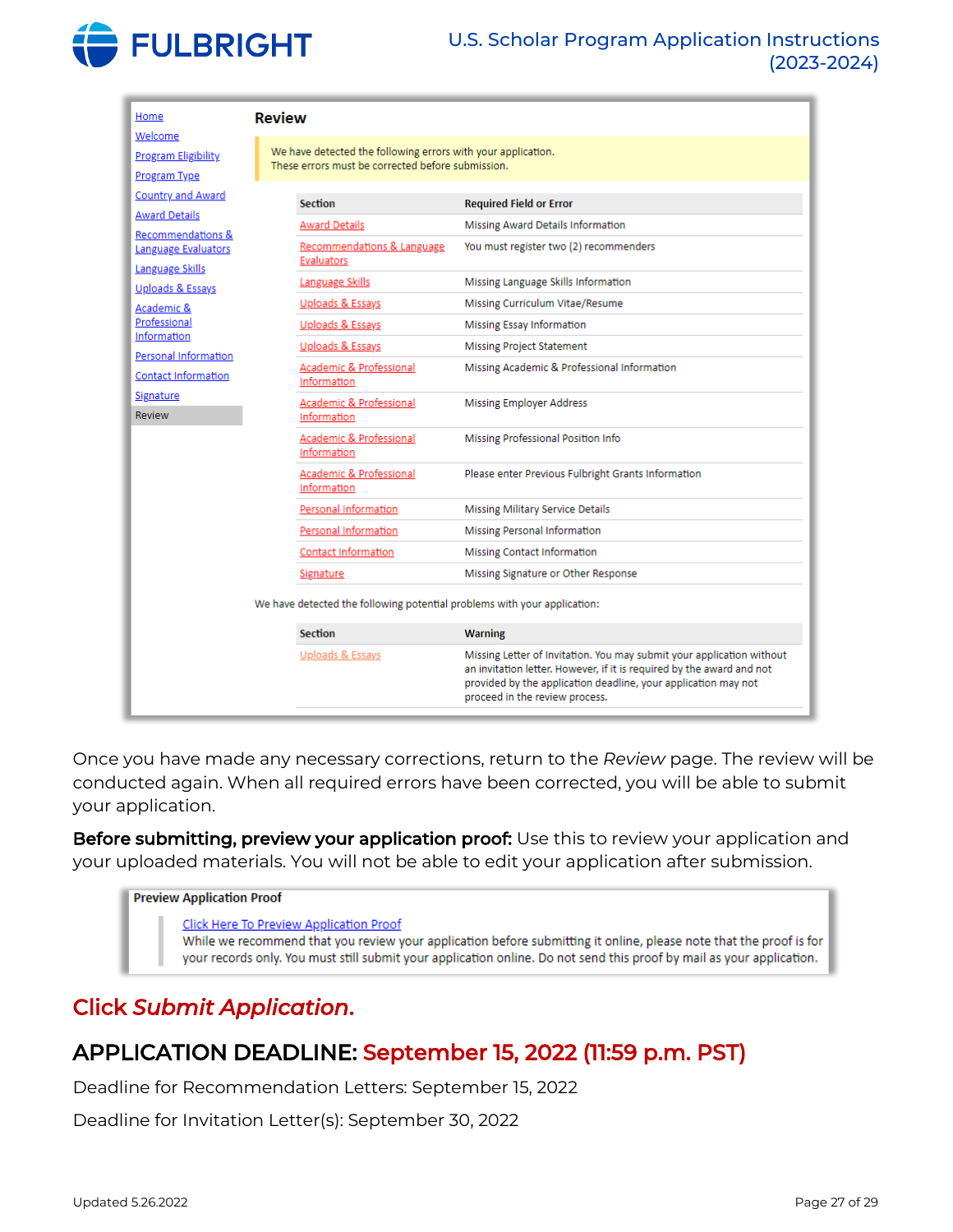

# <span id="page-27-0"></span>Submitted! Now What?

Once you submit your application, you will land on your *Application Status* page.

This confirms your application was submitted. It also contains your application checklist, a link to your application proof, an overview of the application review process and timeline, and more.

You will also receive an email confirming your submission. Please save this email as it contains the link to your application and the review timeline.

Example *Application Status* page:

|                                                    | Thank you for submitting your Fulbright U.S. Scholar application.                                                                                                                                                                                                           |             | <b>Application PDF</b>                                                                                                      |
|----------------------------------------------------|-----------------------------------------------------------------------------------------------------------------------------------------------------------------------------------------------------------------------------------------------------------------------------|-------------|-----------------------------------------------------------------------------------------------------------------------------|
|                                                    | Your application has been submitted. Next, you will receive an email confirming your submission;<br>please save this email. (Add Scholars@ije.org and FulbrightScholarReview@ije.org to your address<br>book to prevent notifications from going to your junk/spam folder.) |             | This is a proof of your application and is for<br>your records only. Do not send this proof by<br>mail as your application. |
|                                                    | The Competition Timeline and Review Process are described below.                                                                                                                                                                                                            |             | <b>Preview Application PDF</b>                                                                                              |
|                                                    |                                                                                                                                                                                                                                                                             |             |                                                                                                                             |
| <b>Application Checklist</b>                       |                                                                                                                                                                                                                                                                             |             | <b>Need Help? Contact Us!</b>                                                                                               |
| <b>Status</b>                                      | <b>Details</b>                                                                                                                                                                                                                                                              | <b>Date</b> | Click here to contact the Fulbright U.S. Scholar<br>team if you have any questions.                                         |
| $\blacktriangleright$ Received                     | Recommendation from Fle Eval 1, IIE<br>Submitted on 02/11/2022.                                                                                                                                                                                                             | 02/11/2022  |                                                                                                                             |
| $\blacktriangleright$ . Received                   | Recommendation from Fle Evaluation 2, IIE<br>Submitted on 02/03/2022.                                                                                                                                                                                                       | 02/03/2022  | <b>Verify Address</b>                                                                                                       |
| X. Awaiting                                        | Recommendation from Rec Letter 1. IIE<br>In progress as of 02/11/2022.                                                                                                                                                                                                      |             | We have your addresses listed as follows:<br><b>Mailing Address</b>                                                         |
| $\blacktriangleright$ Received                     | Recommendation from Recommender Letter 2, IIE<br>Submitted on 02/03/2022.                                                                                                                                                                                                   | 02/03/2022  | 123 Main<br>City, DE 12345<br><b>United States</b>                                                                          |
| $\blacksquare$ . Received                          | Bibliography                                                                                                                                                                                                                                                                | 02/14/2022  | <b>Permanent Address</b><br>1400 K St NW                                                                                    |
| . Received                                         | CV/Resume                                                                                                                                                                                                                                                                   | 02/14/2022  | Emergency City, NY 13210-1111                                                                                               |
| . Received                                         | <b>Project Statement</b>                                                                                                                                                                                                                                                    | 02/14/2022  | <b>United States</b>                                                                                                        |
|                                                    | To re-send notification emails to your recommenders, re-visit the recommendations page, click<br>"Edit", and then click "Send Reminder".                                                                                                                                    |             | <b>Edit Addresses</b>                                                                                                       |
| <b>Upload Materials</b>                            |                                                                                                                                                                                                                                                                             |             | <b>Account Tools</b>                                                                                                        |
| Letter of Invitation <sup>*</sup><br>requirements. | File types accepted: Adobe PDF (recommended) or Word document<br>Once you have uploaded your document, preview it before proceeding to ensure it meets the                                                                                                                  |             | <b>Change Email</b><br>Change Password<br>Logout                                                                            |
| ◡                                                  | Choose File   No file chosen<br><b>Upload</b>                                                                                                                                                                                                                               |             |                                                                                                                             |
|                                                    |                                                                                                                                                                                                                                                                             |             |                                                                                                                             |
| <b>Timeline By Program:</b>                        |                                                                                                                                                                                                                                                                             |             |                                                                                                                             |

## **Actions**

- Check the status of your recommendations/evaluations.
- Send a reminder to a recommender/language evaluator: Click *recommendations page*